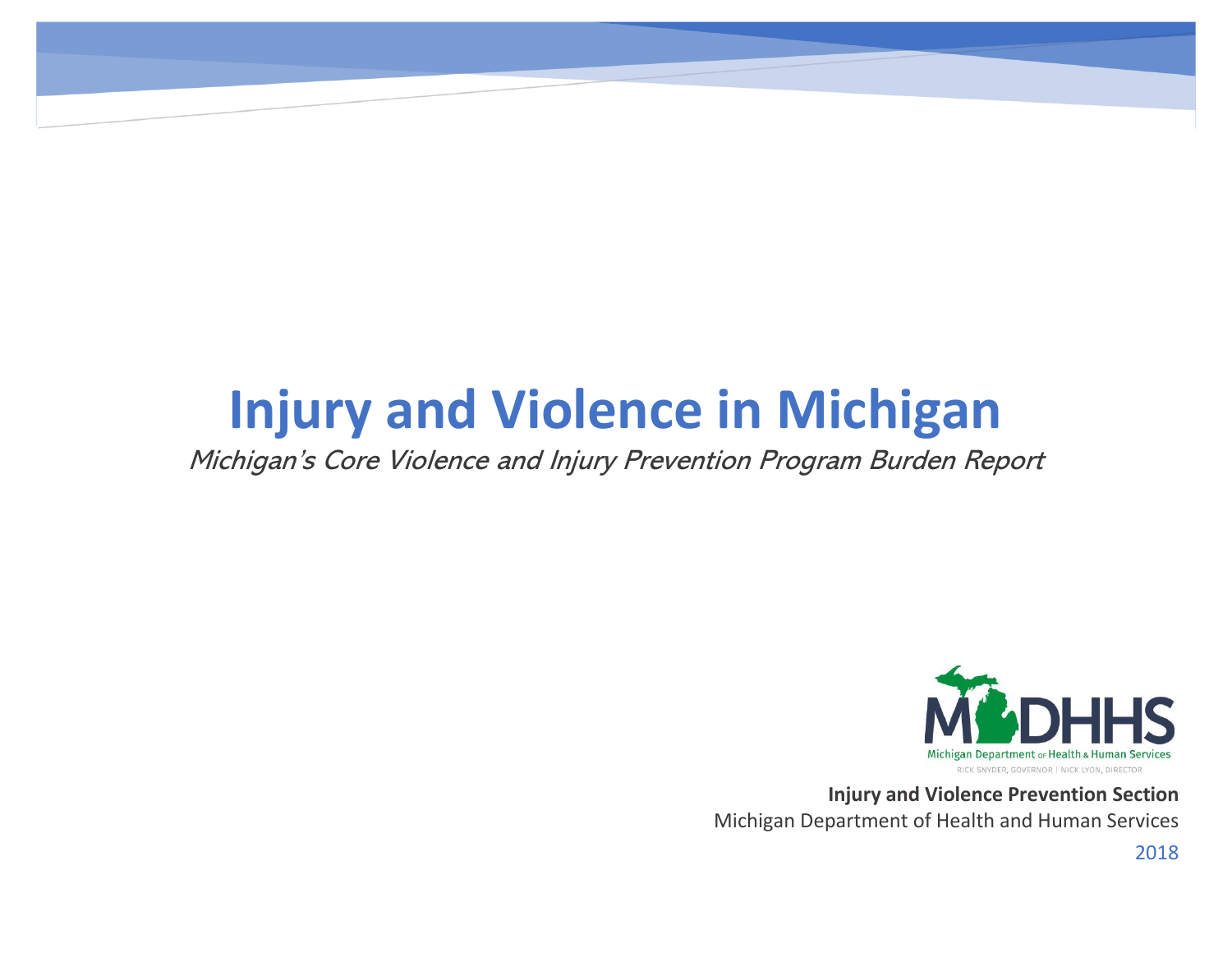*"If a disease were killing our children in the proportion that injuries are, the public would be outraged and demand that this killer be stopped."*

> <span id="page-1-0"></span>C. Everett Koop, M.D. U.S. Surgeon General, 1982-1989

*"The landmarks of political, economic and social history are the moments when some condition passed from the category of the given into the category of the intolerable…….I believe that the history of public health might well be written as a record of successive re-definings of the unacceptable."*

Sir Geoffrey Vickers, a British industrialist in his 1958 paper, "What Sets the Goals of Public Health?"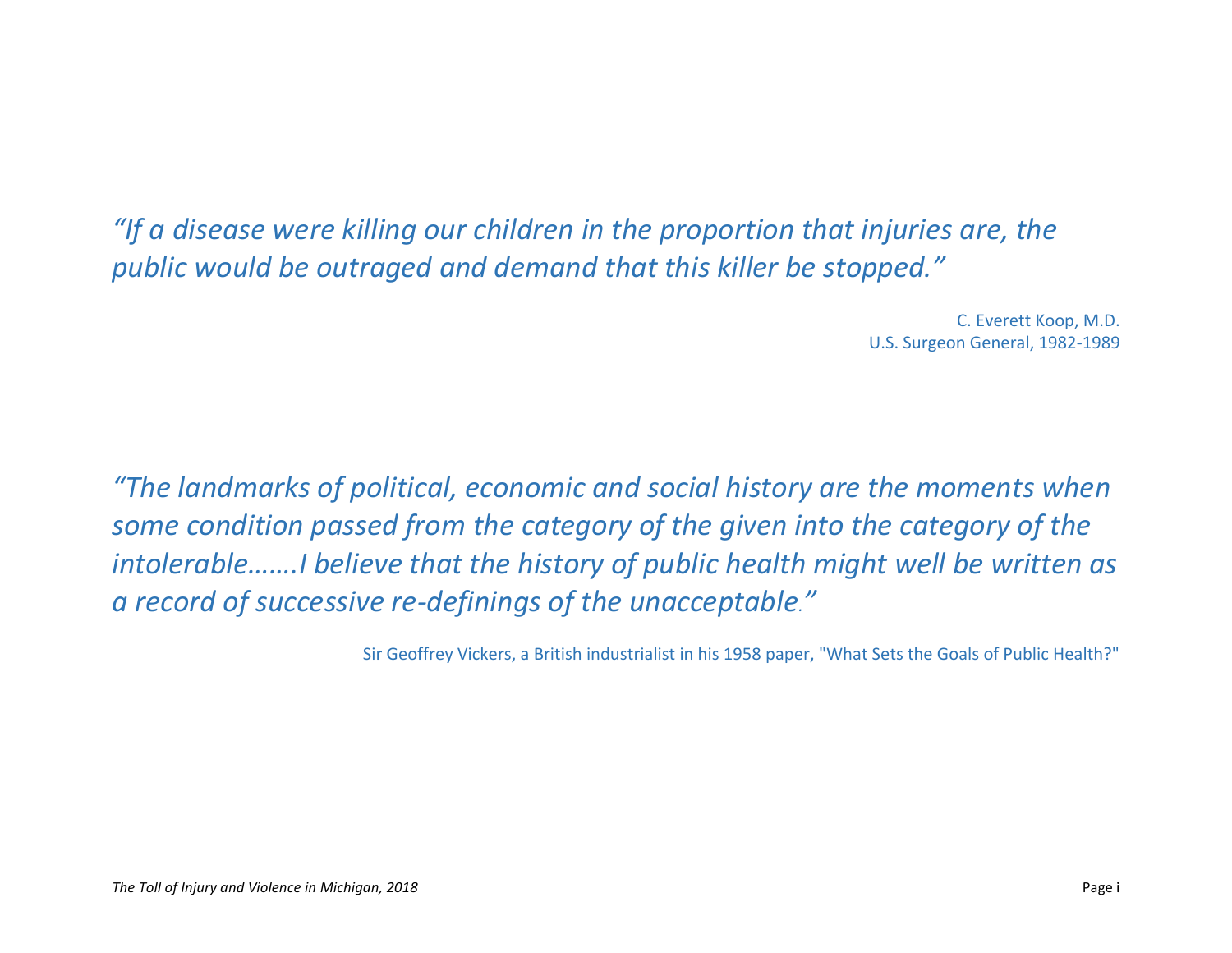### **Foreword**

 $\overline{\phantom{a}}$ 

Exposure to trauma and injury can have profound long-term consequences. Studies support that exposure to violence and trauma correlate so closely with long term poor health outcomes and chronic disease that it is often predictive.<sup>1</sup> These same studies highlight shared risk and protective factors that many types of injuries have that co-exist with other poor health outcomes. Public Health approaches endeavor to re-frame public perception of injuries; unintentional as well as intentional, as very preventable, as opposed to inevitable life experiences.

The more we learn about injuries, how and where they happen, circumstances that lead to them as well as conditions and mechanisms, the more apparent it becomes that they are in fact, avoidable. Better information and data collection are needed to describe incidents of injury, and to facilitate the development of appropriate interventions and education to eliminate these very preventable outcomes.

**Eden V. Wells, MD, MPH, FACPM** Chief Medical Executive Michigan Department of Health and Human Services

*Note: For more information about injury and violence prevention activities within Michigan, visi[t www.michigan.gov/injuryprevention.](http://www.michigan.gov/injuryprevention)*

*The Toll of Injury and Violence in Michigan, March 2018* Page **ii** <sup>1</sup> CDC-Kaiser Permanente Adverse Childhood Experiences (ACE) Study, 1998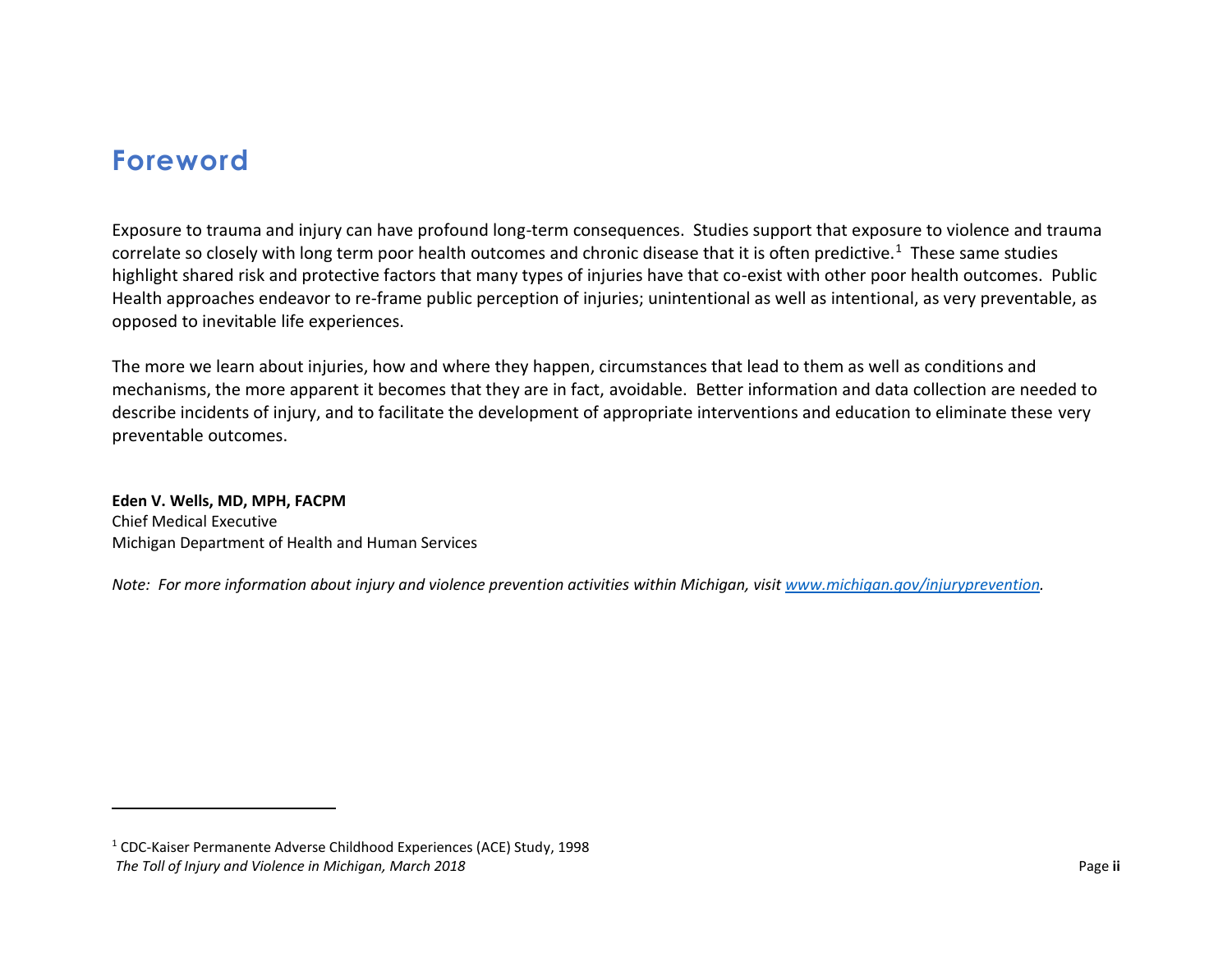# **Table of Contents**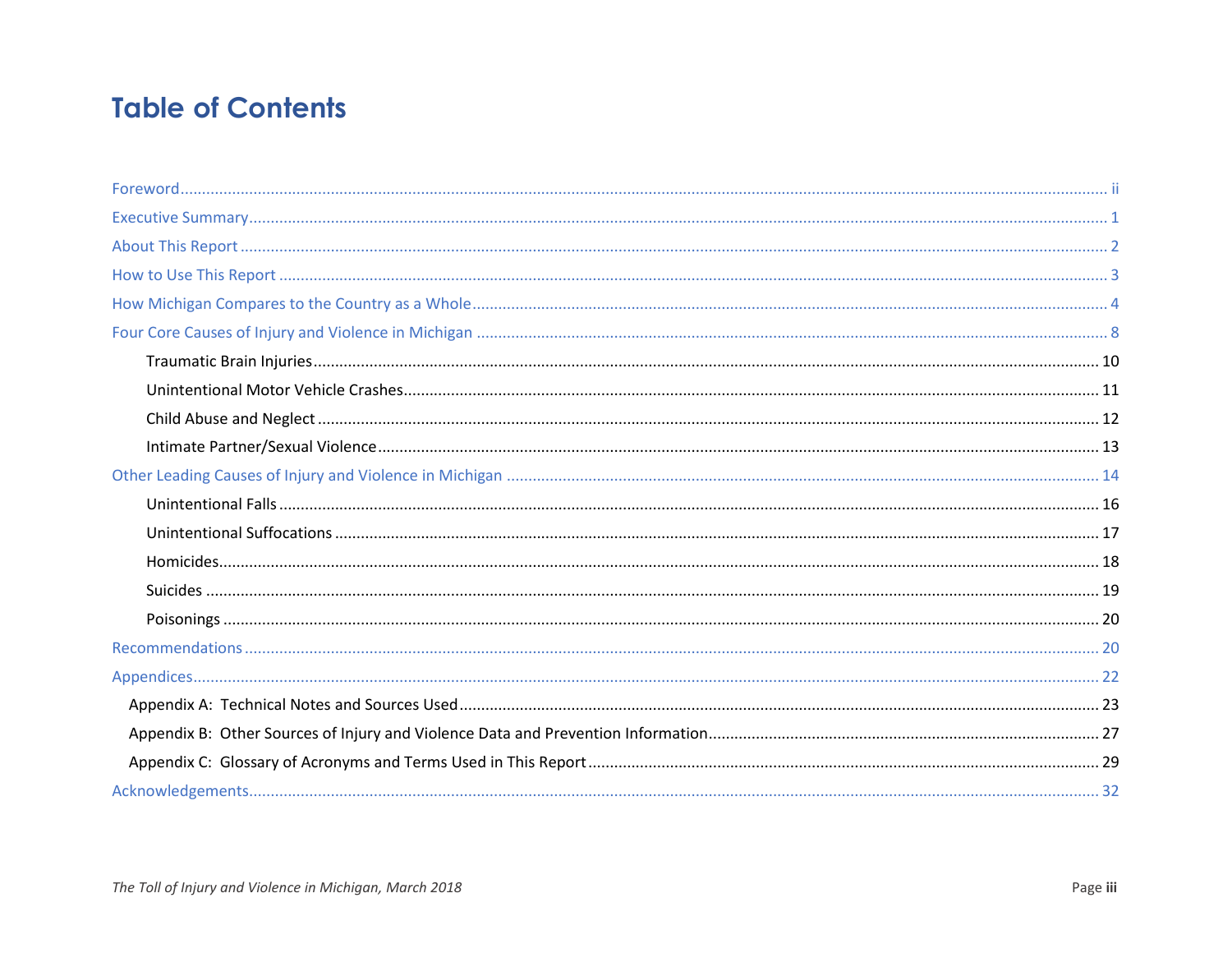# <span id="page-4-0"></span>**Executive Summary**

Injuries are a substantial public health concern nationally and in Michigan. Injuries alone accounted for 58,420 hospitalizations in 2015 in the state, and Michigan has averaged 6,196 injury-related deaths between 2006 and 2015 each year. This means that on an average day over this decade, 160 people were hospitalized, and 17 people died in Michigan from an injury. Injuries are a leading cause of death and disability. An estimated 1.4 million people in Michigan live with a disability.<sup>2</sup> The estimated years of potential life lost (YPLL) before the age of 80 in Michigan in 2015 was 126,954, just for unintentional

On an average day **160**  people were hospitalized and **17** people died in Michigan from an injury.

injuries. An additional 47,588 YPLL are estimated for suicide, and 27,052 YPLL for homicide.<sup>3</sup> Besides the physical and emotional trauma that families endure, injuries come with a great financial cost. Lifetime medical and work-loss costs for unintentional and intentional injuries combined were estimated at more than 7.5 billion dollars for Michigan in 2014.<sup>4</sup>

Injuries are the leading cause of death for Michigan residents between the ages of 1 to 49 years of age (2015).<sup>5</sup> Across different age groups, the leading injury-related causes of death are:

- Sleep-related deaths for infants under the age of 1
- Homicide for children between the ages of 1 and 4
- Motor vehicle crashes for people between the ages of 5 and 24
- Poisoning for people between the ages of 25 to 54
- Suicide for 55 to 64-year-olds
- Falls for people age 65 and over

Every year injuries contribute to new numbers of people living with a disability. Injuries kill more Americans in the first half of life (1- 44 years old) than any other cause, including cancer, HIV or the flu.<sup>6</sup>

 $\overline{a}$ 

 $<sup>2</sup>$  United States Census Bureau, 2012-2016 American Community Survey. A number of different non-injury causes (or a combination of them) can lead to</sup> disability, including congenital disorders and disease.

<sup>&</sup>lt;sup>3</sup> Centers for Disease Control and Prevention, National Center for Health Statistics, Vital Statistics System

<sup>4</sup> Centers for Disease Control and Prevention, Costs of Fatal Injuries for States in 2014 – All Injuries

<sup>5</sup> Division for Vital Records and Health Statistics, Michigan Department of Health and Human Services

<sup>&</sup>lt;sup>6</sup> Centers for Disease Control and Prevention. About CDC's Injury Center: Violence and Injuries Affect Everyone. [www.cdc.gov/injury/about/index.html.](http://www.cdc.gov/injury/about/index.html) Accessed July 27, 2017.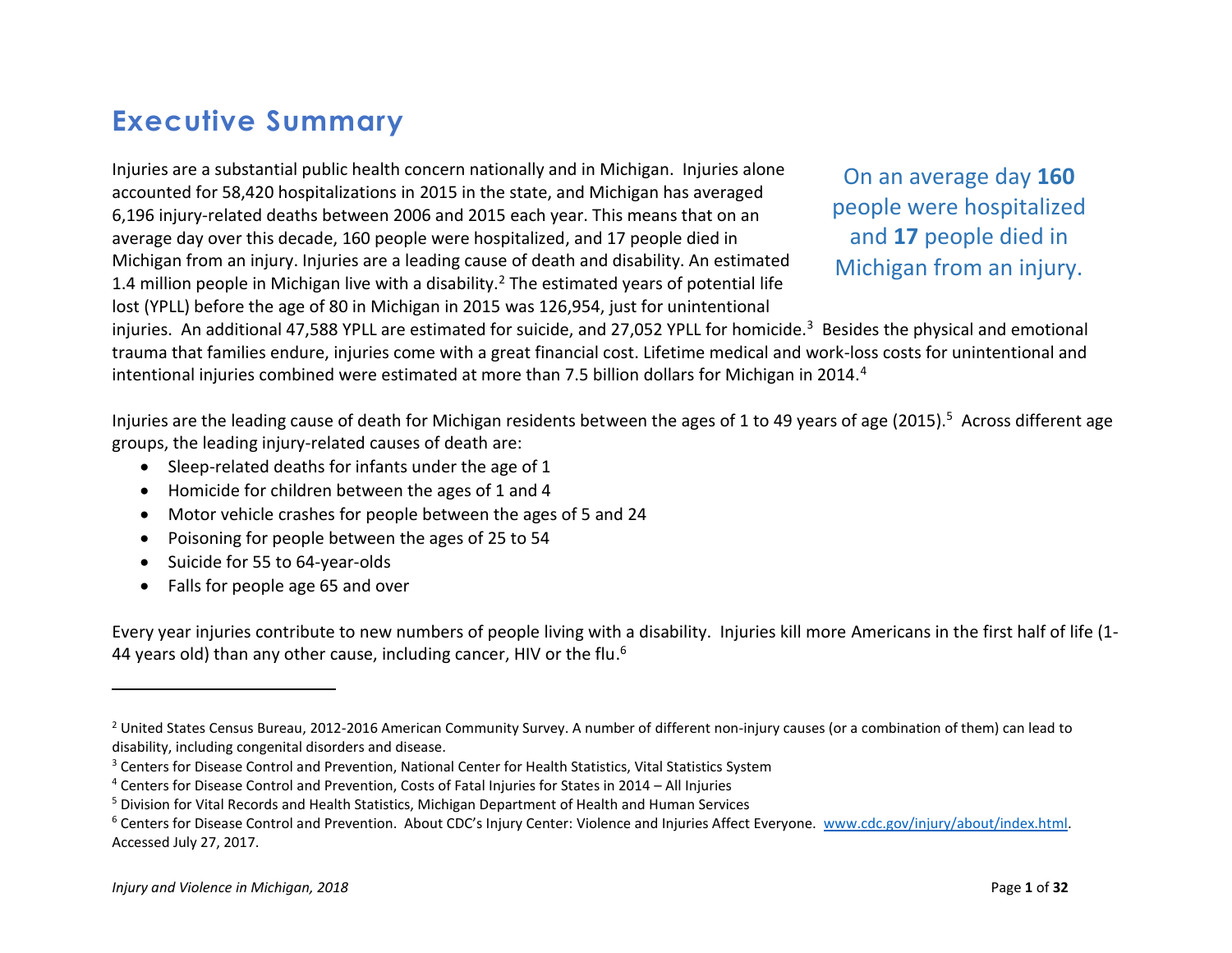# <span id="page-5-0"></span>**About This Report**

This report describes the extent to which the leading types of injury occur in Michigan on a statewide scale. Further analysis is encouraged to explore where the burden of injury and death may be higher for people by race, ethnicity, sex, gender identity, age, and geography, by type of injury, where data is available.

The purpose of this report is to highlight morbidity and mortality in Michigan related to four core injury and violence focus areas:

- Traumatic brain injuries (TBI)
- Motor vehicle crashes (MVC)
- Child abuse and neglect (CAN)
- Intimate partner/sexual violence (IP/SV)

The report also seeks to highlight the impact of five other leading types of injury and violence in Michigan by age group:

- Falls
- Unintentional suffocations
- Homicides
- Suicides
- Poisonings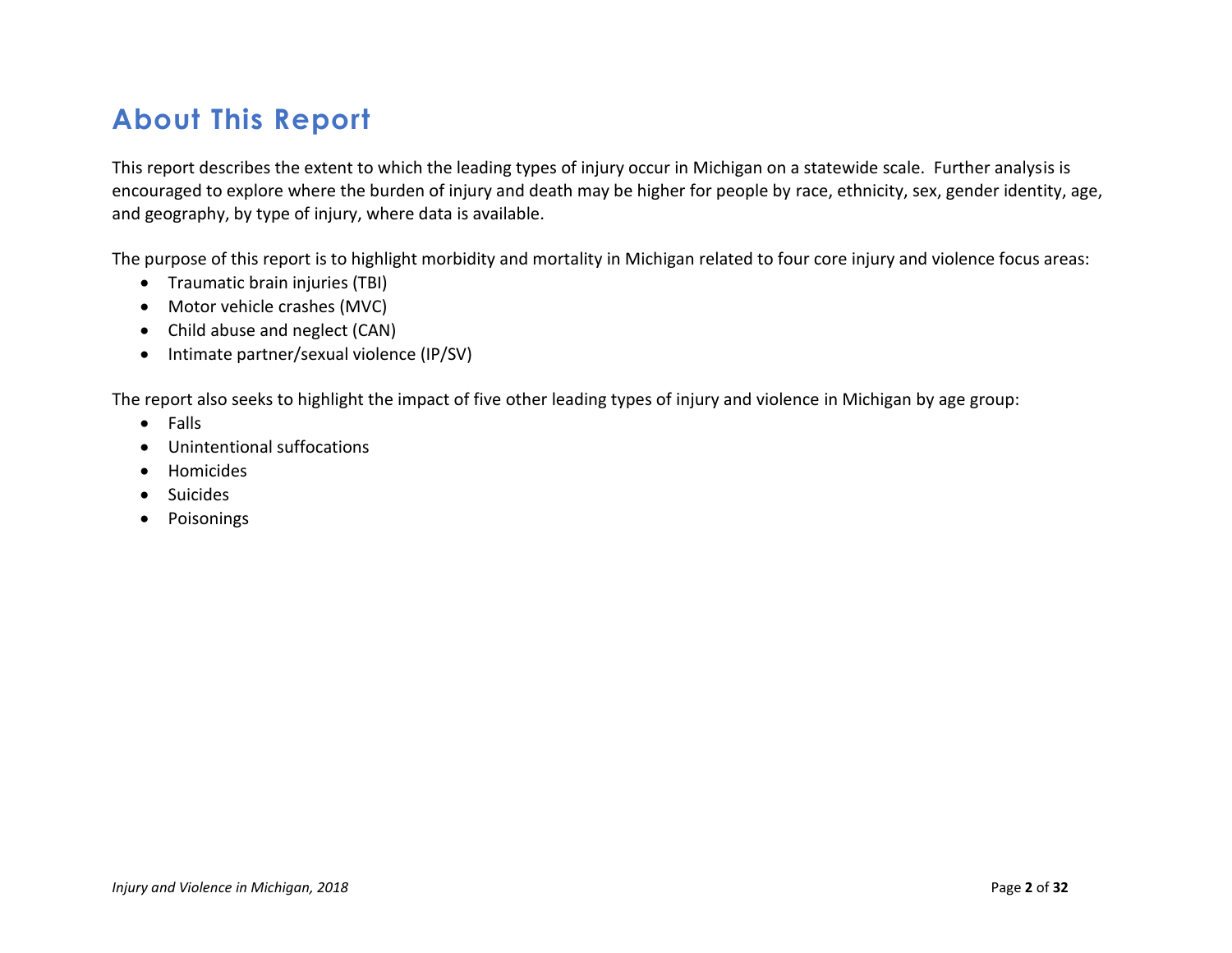# <span id="page-6-0"></span>**How to Use This Report**

#### **The report's primary goals:**

- Provide information on the type and extent of the leading types of injury and violence place on Michigan families and communities.
- Help public health officials and other stakeholders identify priorities and promote the creation of data-driven, evidencebased injury and violence prevention programming and initiatives.
- Establish a baseline by which to evaluate the relative progress or success of statewide programming and initiatives moving forward.

#### **The report also can be used to:**

- Raise awareness among:
	- o local public officials, community leaders, and faith-based leaders,
	- o members of the public,
	- o public and medical health care professionals,
	- o school officials, educators, and staff members,
	- o state legislators, and public officials and other policymakers at both the state and local level.
- Provide a verifiable source of information to members of the media.
- Guide the allocation of public health and community resources earmarked for injury and violence prevention efforts.
- Provide background information and data for grant applications to fund injury and violence prevention programming and initiatives.
- Create a platform from which to provide more detailed analysis of injury and population data.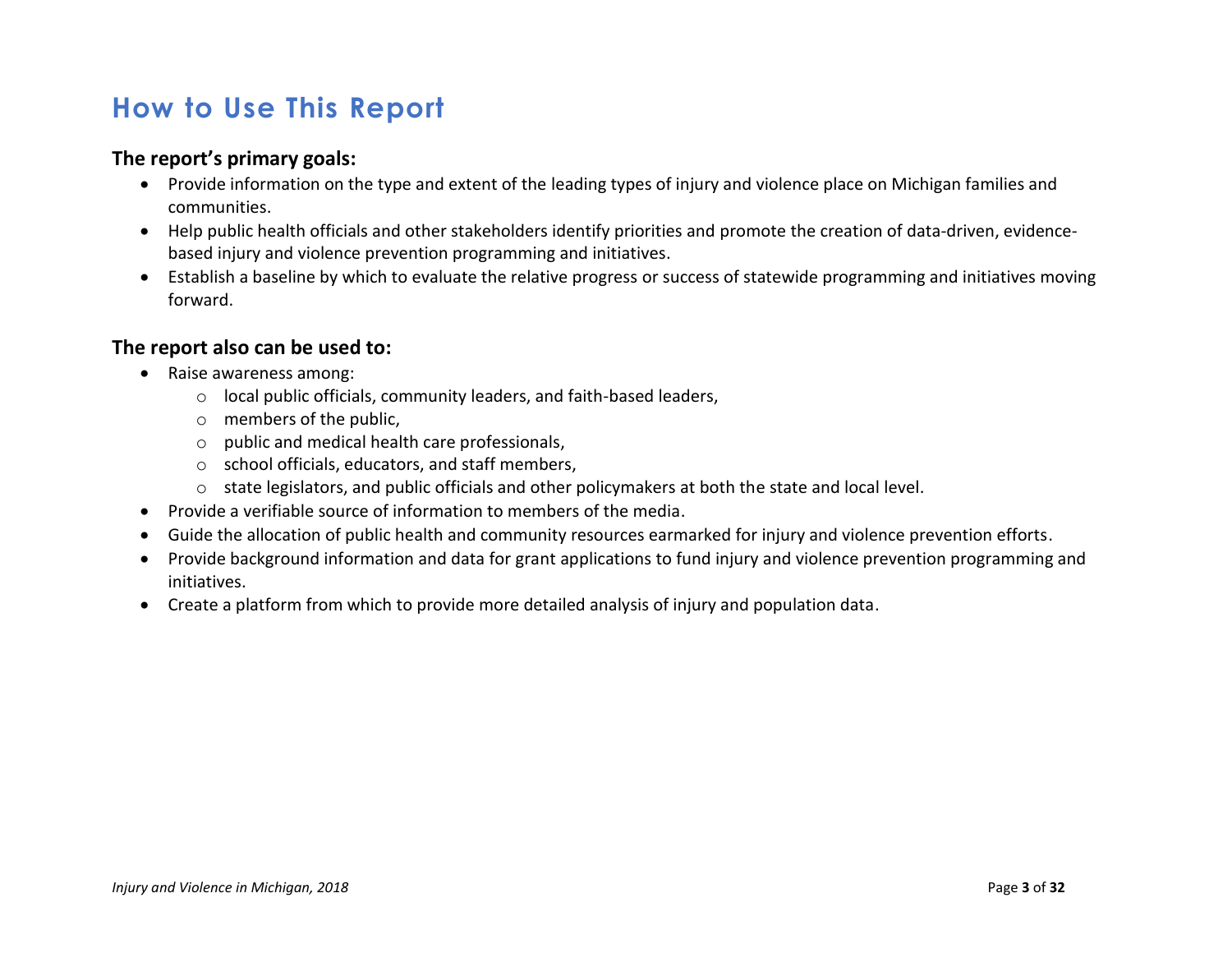

## <span id="page-7-0"></span>**How Michigan Compares to the Country as a Whole**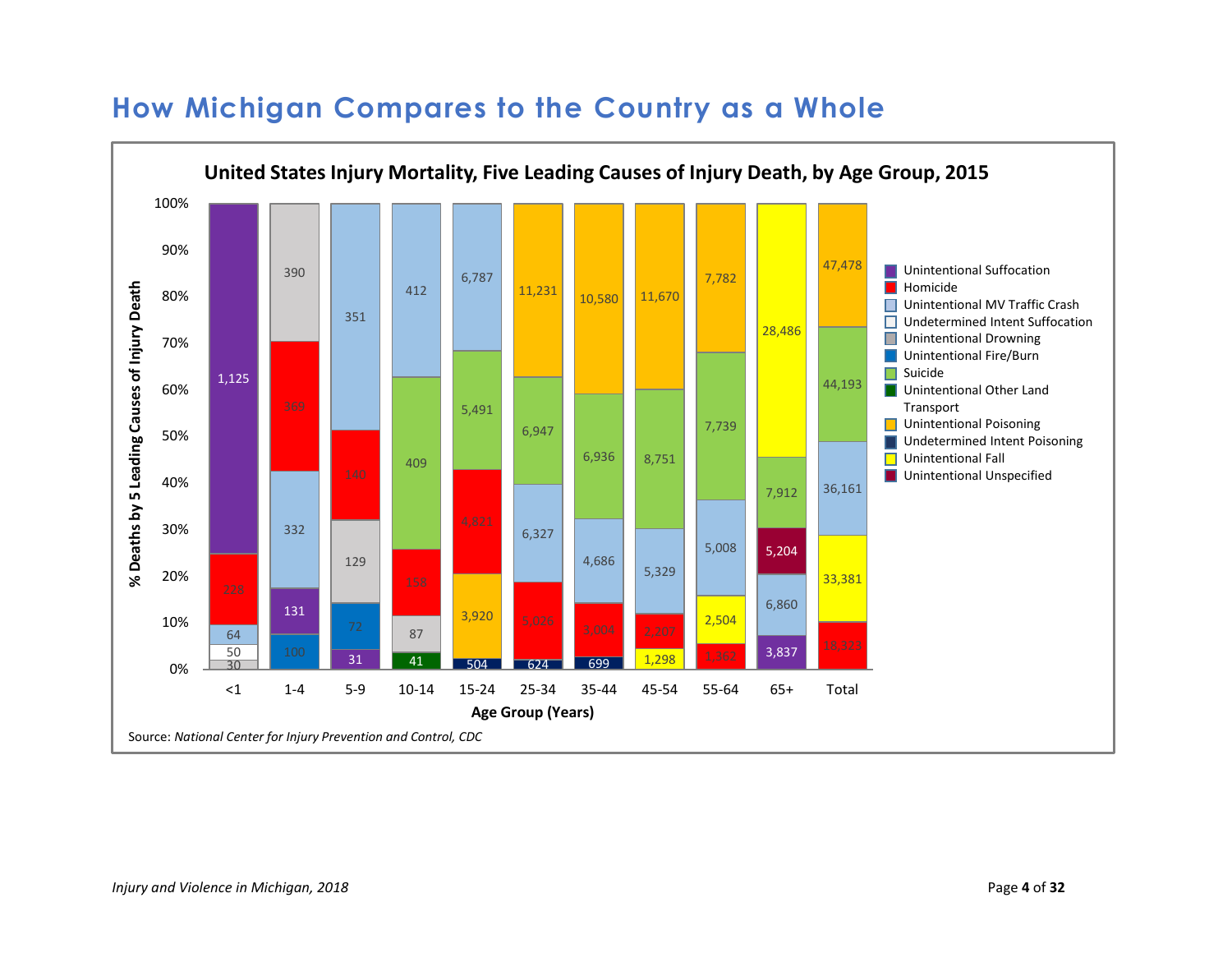#### **U.S. data highlights from this table**

- Nationally, the leading injury-related cause of death in 2015 was unintentional poisoning for all ages combined. This is reflective of the opioid crisis that our country is facing.
- Suicide was the second most frequent injury-related cause of death in 2015 across all ages combined, and was the second most frequent injury-related cause of death for ages 10 and over.
- Motor vehicle crash deaths were the third most frequent injury-related cause of death across all ages, but was most frequent for the 5-24 -year old population.
- While sleep-related deaths were the most frequent injury-related cause of death for children under the age of 1, unintentional suffocation is among the top five injury-related cause of death for children between the ages of 1 and 9, and for 65+ adults.
- Unintentional falls is not only the leading injury-related cause of death for the 65+ population, but these occurred in 2015 at a frequency that is 3.6 times higher than the next leading injury-related cause for this age group. It is the fourth leading injury cause of death for all age groups combined.
- Homicide is the fifth leading injury-related cause of death in America across all ages, but the second for children age 9 and under.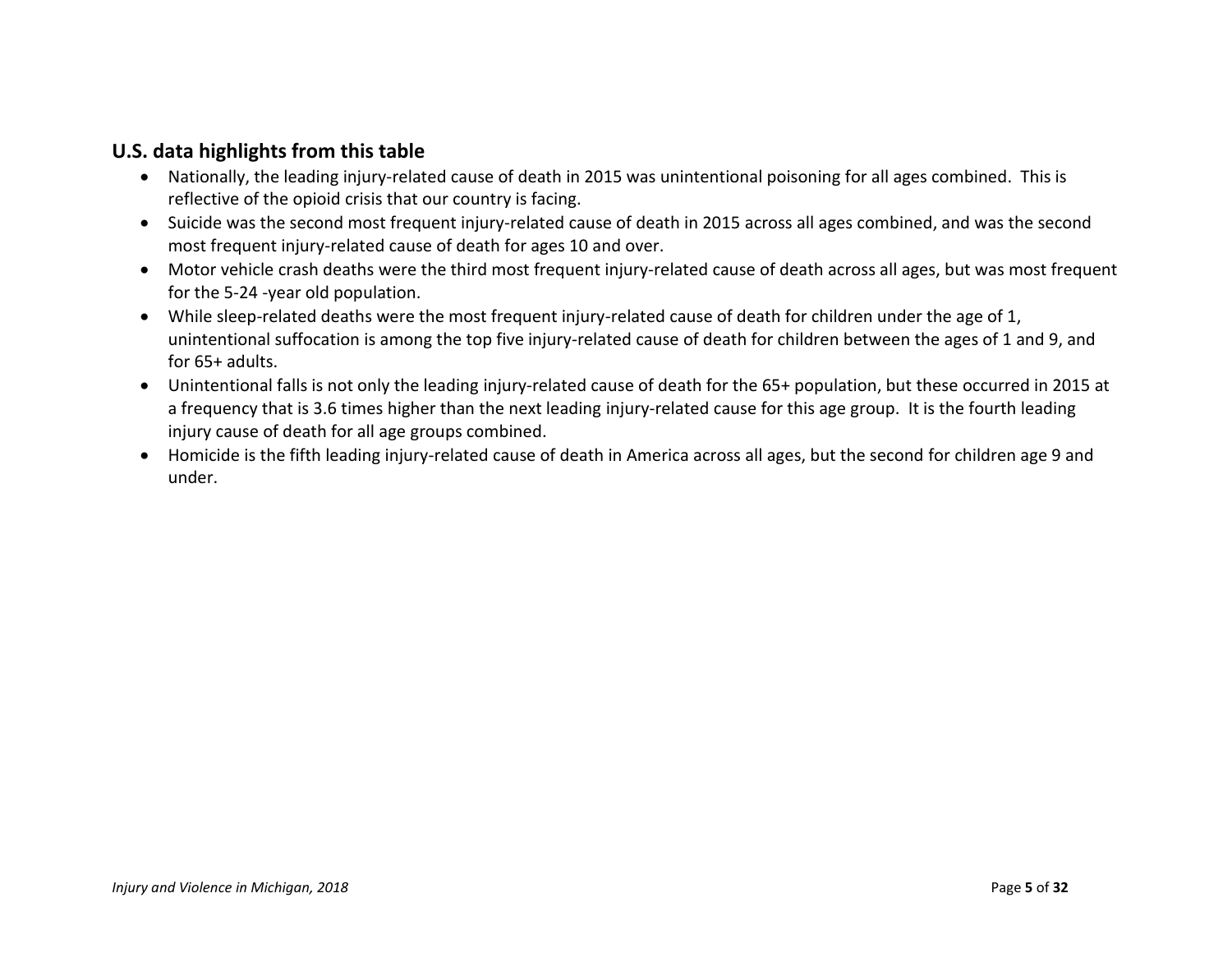

### **While aggregate data for Michigan over the past 10 years closely mirrors the 2015 leading causes of injuryrelated deaths nationally, there are some distinctions:**

- Homicide was the most frequent injury-related cause of death for children ages 1 to 4 in Michigan.
- Suicide was the leading injury-related cause of death for adults between the ages of 55 to 64, and the most frequent cause of injury-related death for all ages combined for the state.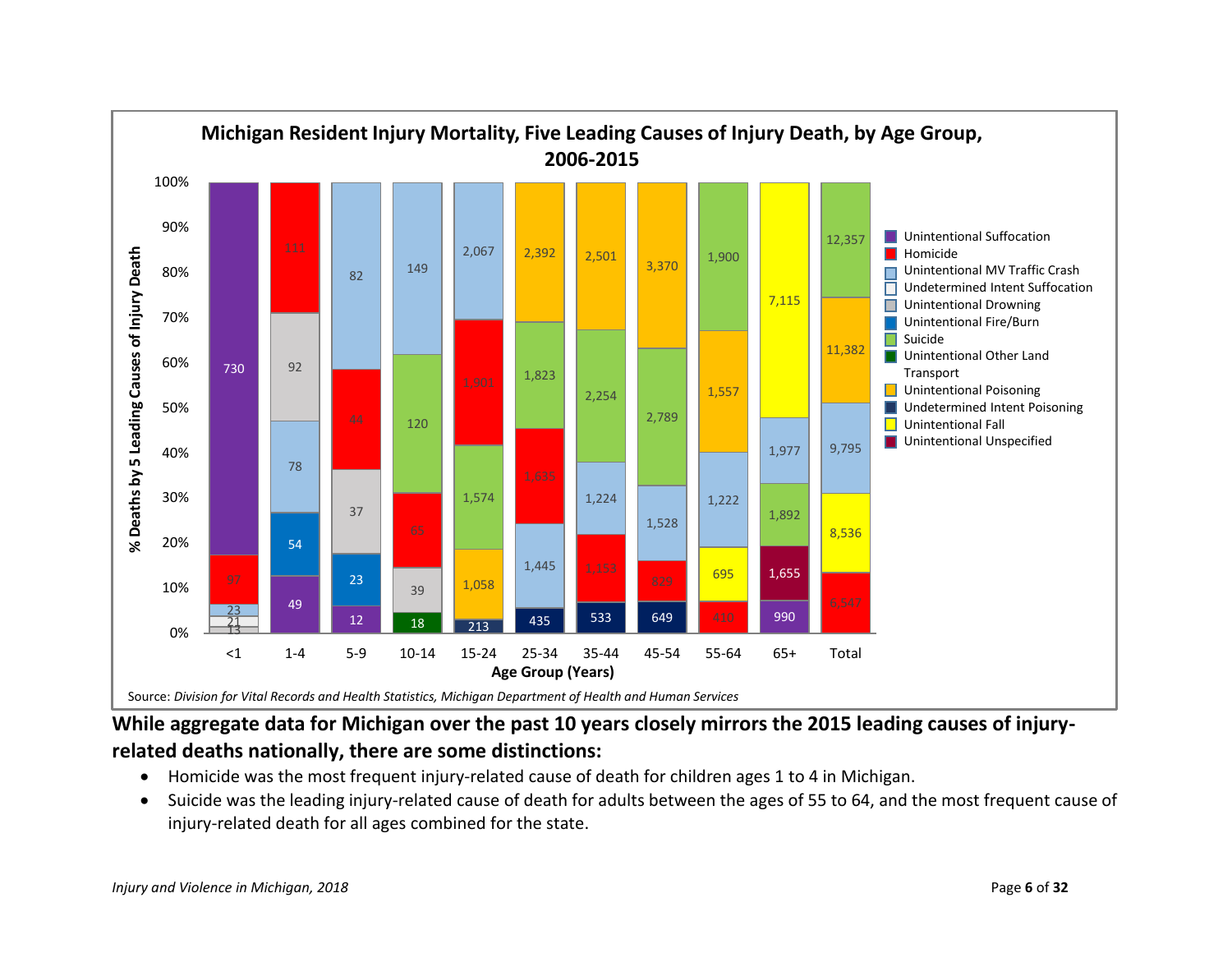

#### **Michigan injury-related hospitalizations**

- From available data, unintentional falls is the most frequent leading cause for injury-related hospitalizations with nearly five times the number of injuries over the next leading cause, which is motor vehicle crashes for all ages combined.
- Intentional self-harm is the leading injury-related cause for hospitalization for ages 10 to 44.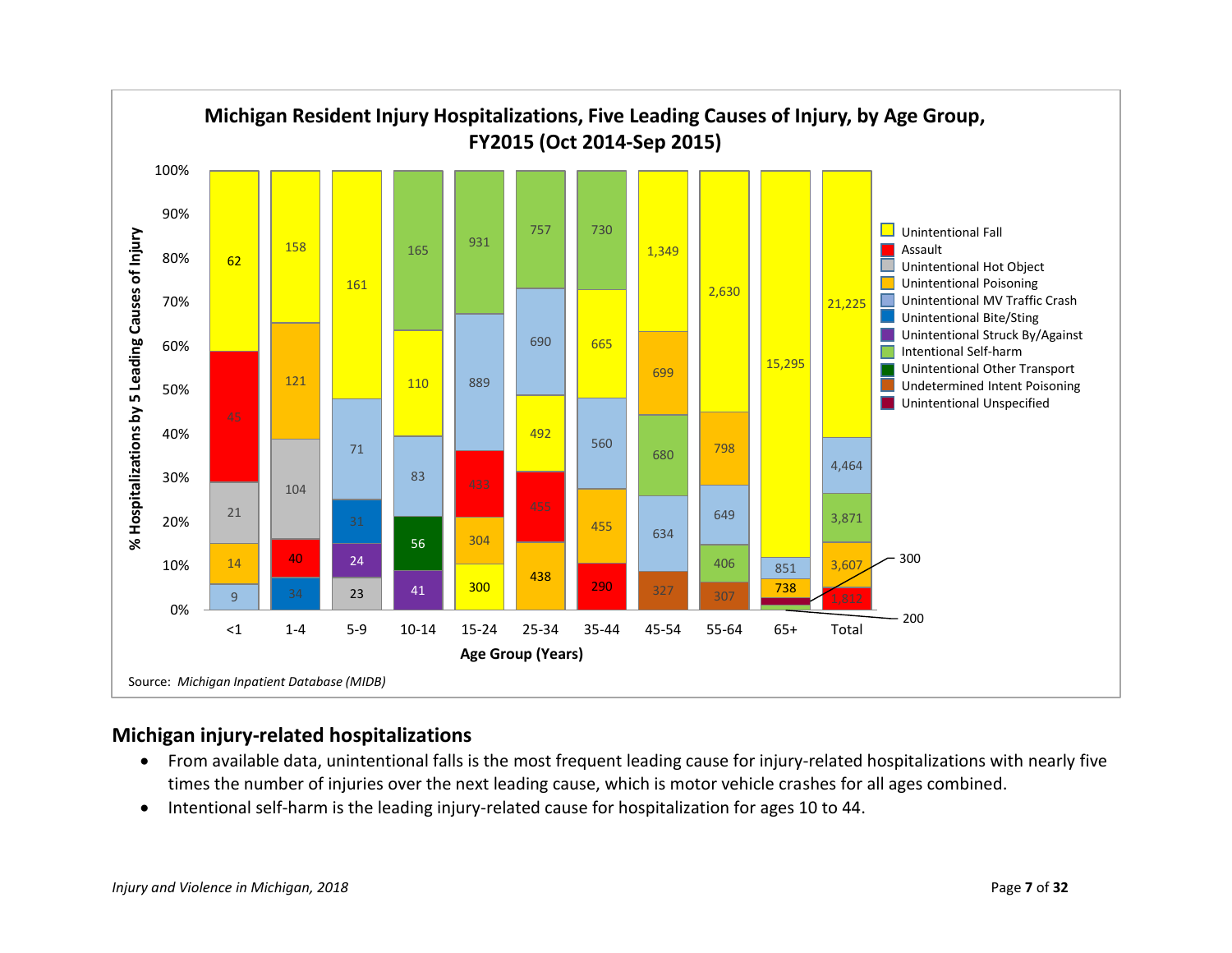# <span id="page-11-0"></span>**Four Core Areas of Injury and Violence in Michigan**

The Michigan Department of Health and Human Services (MDHHS), Injury and Violence Prevention Unit, Division of Chronic Disease and Injury Control, was awarded a grant to implement the Core State Violence and Injury Prevention Program (Core SVIPP) from the U. S. Centers for Disease Control and Prevention (CDC) in 2016. The overall purpose of this five-year grant is to 1) decrease and prevent injury and violence-related morbidity and mortality and 2) increase sustainability of injury prevention programs and practices. The following four core areas are the grant's focus:

#### **Traumatic Brain Injuries**

Traumatic brain injuries, or TBIs, are a type of injury that affects the function or mechanics of the brain. Although all other areas of injury in this report focus on either different causes or intent for injury and death, many of which can result in a TBI, this type of injury is uniquely highlighted because of its magnitude and consequences. Traumatic brain injuries contribute to a substantial number of deaths and cases of permanent disability. On average, more than 29 people died every week in Michigan in 2015 from a TBI. Nearly seventy-five percent of these fatalities were men, and nearly forty-five percent of these fatalities were firearm related.<sup>7</sup>

More than **29** people died in an average week from a traumatic brain injury in Michigan in 2015.

#### **Unintentional Motor Vehicle Crashes**

Motor vehicle crashes in this report include unintentional incidents of injury and death for motor vehicle occupants as well as bicyclists and pedestrians. Motor vehicle crash deaths in Michigan are highest for males between the ages of 15 to 34 and are the leading injury-related cause of death for ages 5 to 24. The rate of motor vehicle crash deaths for males is nearly triple the rate for females overall. Over the past 10 years, nearly 19 people died in a motor vehicle crash every week on average in Michigan. More than 74 people were hospitalized in an average week between October 2014 and September 2015 in the state from injuries sustained in a motor vehicle crash.<sup>8</sup>

#### **Child Abuse and Neglect**

 $\overline{a}$ 

Child abuse is harm or threatened harm to a child's health or welfare through non-accidental physical or mental injury, sexual abuse, sexual exploitation, or maltreatment by a parent, legal guardian or any other person responsible for the child's health or welfare. Neglect is harm or threatened harm to a child's health or welfare through negligent treatment, placing a child at an unreasonable

 $7$  Division for Vital Records and Health Statistics, Michigan Department of Health and Human Services

<sup>8</sup> Division for Vital Records and Health Statistics, Michigan Department of Health and Human Services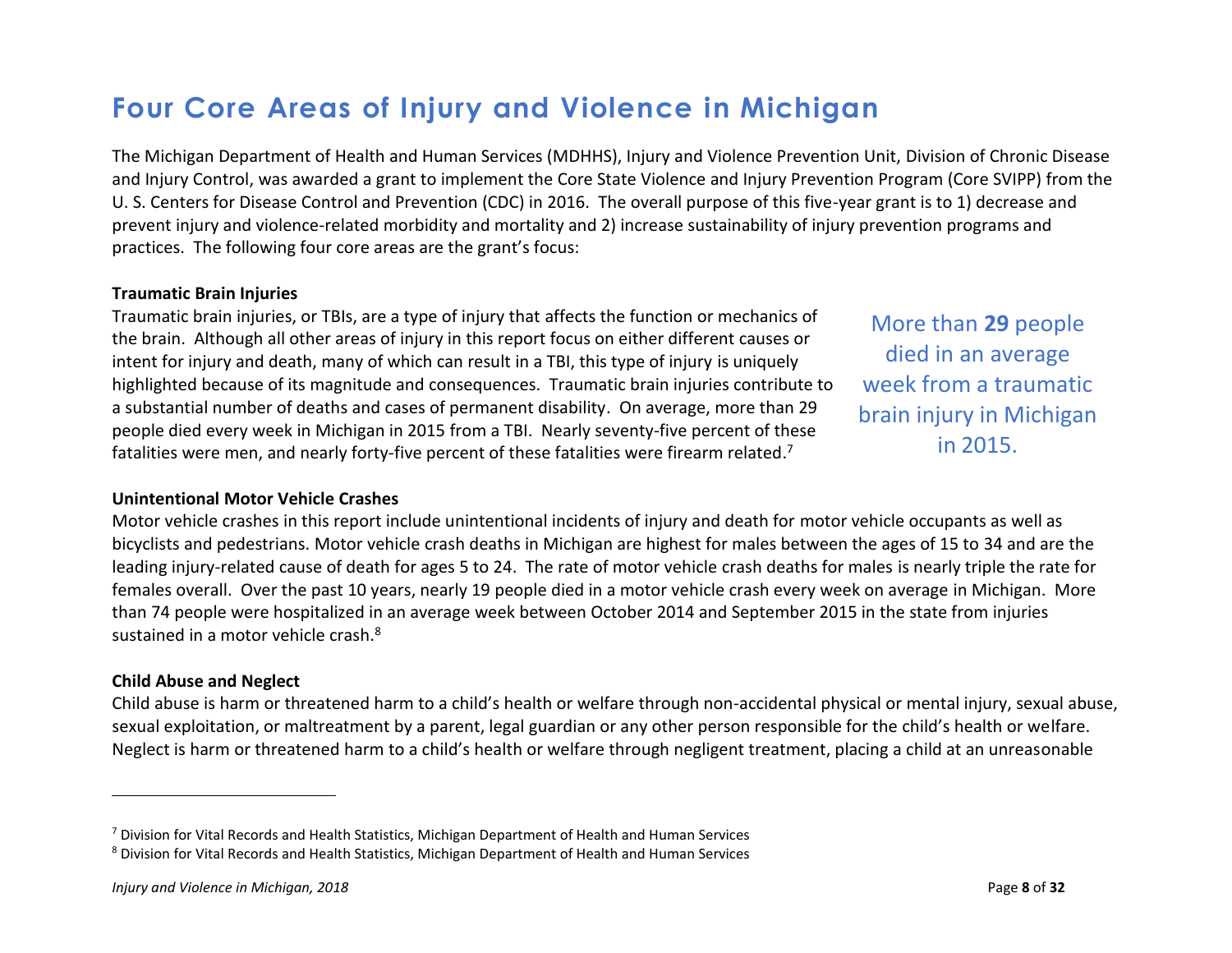risk or failing to intervene to eliminate that risk when that person is able to do so and has, or should have, knowledge of the risk. There are many forms of child abuse and neglect. This injury area is challenging to quantify, as it cannot be assumed that all incidents of abuse and neglect are identified or reported. Homicide is the leading cause of injury-related death in children between the ages of 1-4 in Michigan, and it is the second cause for this age group nationally. It is the second leading cause of injury-related death for children under one and between the ages of 5 to 9, and third leading cause of injury-related death for children between the ages of 10 to 14 in Michigan. There were 51 homicide injury deaths among children age 17 and under in Michigan in 2016; averaging nearly one death a week. It is important to point out that not every youth homicide is classified as abuse or neglect; this is determined by the relationship of the perpetrator to the victim. Assaults or intentional harm are the second most frequent cause for injury-related hospitalization for children under the age of 1 in Michigan.<sup>9</sup>

#### **Intimate Partner/Sexual Violence**

The Centers for Disease Control and Prevention describes Intimate Partner Violence as a serious, preventable public health problem that affects millions of Americans. It is defined as physical violence, sexual violence, stalking and psychological aggression (including coercive acts) by a current or former intimate partner. Sexual violence is defined as a sexual act committed against someone without that person's freely given consent. <sup>10</sup> More than twenty-five percent of women in Michigan report having been raped in their lifetime (this includes perpetrators who may be known or unknown to them).<sup>11</sup> The same study reports that nearly forty-two percent of women in Michigan experience rape, physical violence and/or stalking in their lifetime. This area of injury is also under reported and very challenging to quantify. Not all victims seek medical care or help from law enforcement, and it cannot be assumed that all who seek medical care disclose the nature, cause or extent of their injuries. Given that there are limitations with the vital records and hospitalization data to describe the burden of this injury area, other sources of data are sought to help describe this serious problem. These include surveys, such as the Youth Risk Behavior Surveillance System, the National Intimate Partner and Sexual Violence Survey (NISVS), and crime statistics.

 $\overline{\phantom{a}}$ 

<sup>&</sup>lt;sup>9</sup> Division for Vital Records and Health Statistics, Michigan Department of Health and Human Services

<sup>10</sup> CDC, National Center for injury Prevention and Control

<sup>&</sup>lt;sup>11</sup> National Intimate Partner and Sexual Violence Survey, 2010 Report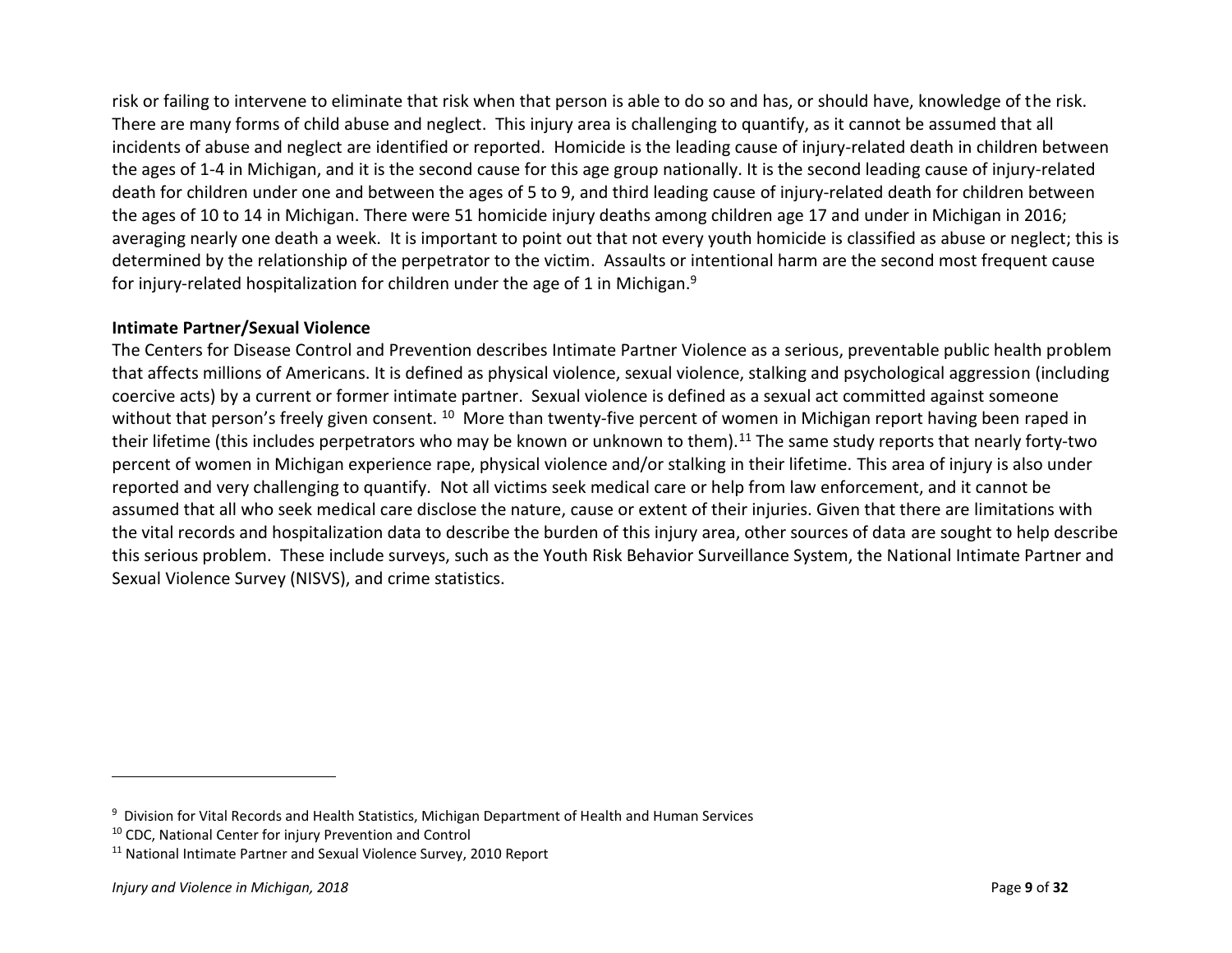### <span id="page-13-0"></span>**Traumatic Brain Injuries Deaths and Non-Fatal Hospitalizations Michigan Residents, 2006-2015**

**What you should know about traumatic brain injuries:** Between 2006 and 2015, there were 15,057 TBI deaths in Michigan; more than one-third of these occurred in people who were age 65 and over. There were more than six times as many hospitalizations for traumatic brain injuries during the same time frame – 91,842 across



8.0  $2.7 \t 1.8$ 12.9 13.6 12.7 14.4 14.7 40.4 0.0 10.0 20.0 30.0 40.0 50.0 <1 1-4 5-14 15-24 25-34 35-44 45-54 55-64 65+ Rate Age (Years) Average Annual Death Rate\*\* (All Ages = 15.2)

\*Cases identified by searching all contributing cause of death fields for an ICD10 code in the following range: S01.0-S01.9, S02.0, S02.1, S02.3, S02.7-S02.9, S04.0, S06.0-S06.9, S07.0, S07.1, S07.8, S07.9, S09.7- S09.9, T01.0, T02.0, T04.0, T06.0, T90.1, T90.2, T90.4, T90.5, T90.8, T90.9. \*\*Rate = number of deaths per 100,000 population per year

all ages. Traumatic brain injury data includes intentional and unintentional injuries, as well as multiple injury mechanisms; separately described in this report (including but not limited to motor vehicle crashes, falls, self-harm and assault).



Average Annual Number of Hospitalizations\*





\*Cases identified via the following diagnosis codes found in any diagnostic field: 800, 801, 803, 804, 850- 854, 950.1-950.3, 959.01, 995.55 (ICD9CM); S02.0XXA, S02.0XXB, S02.1XXA, S02.1XXB, S02.8XXA, S02.8XXB, S02.91XA, S02.91XB, S04.02XA, S04.03XA, S04.04XA, S06.XXXA, S07.1XXA (where "X" indicates any valid character) (ICD10CM).

\*\*Rate = number of hospitalizations per 100,000 population per year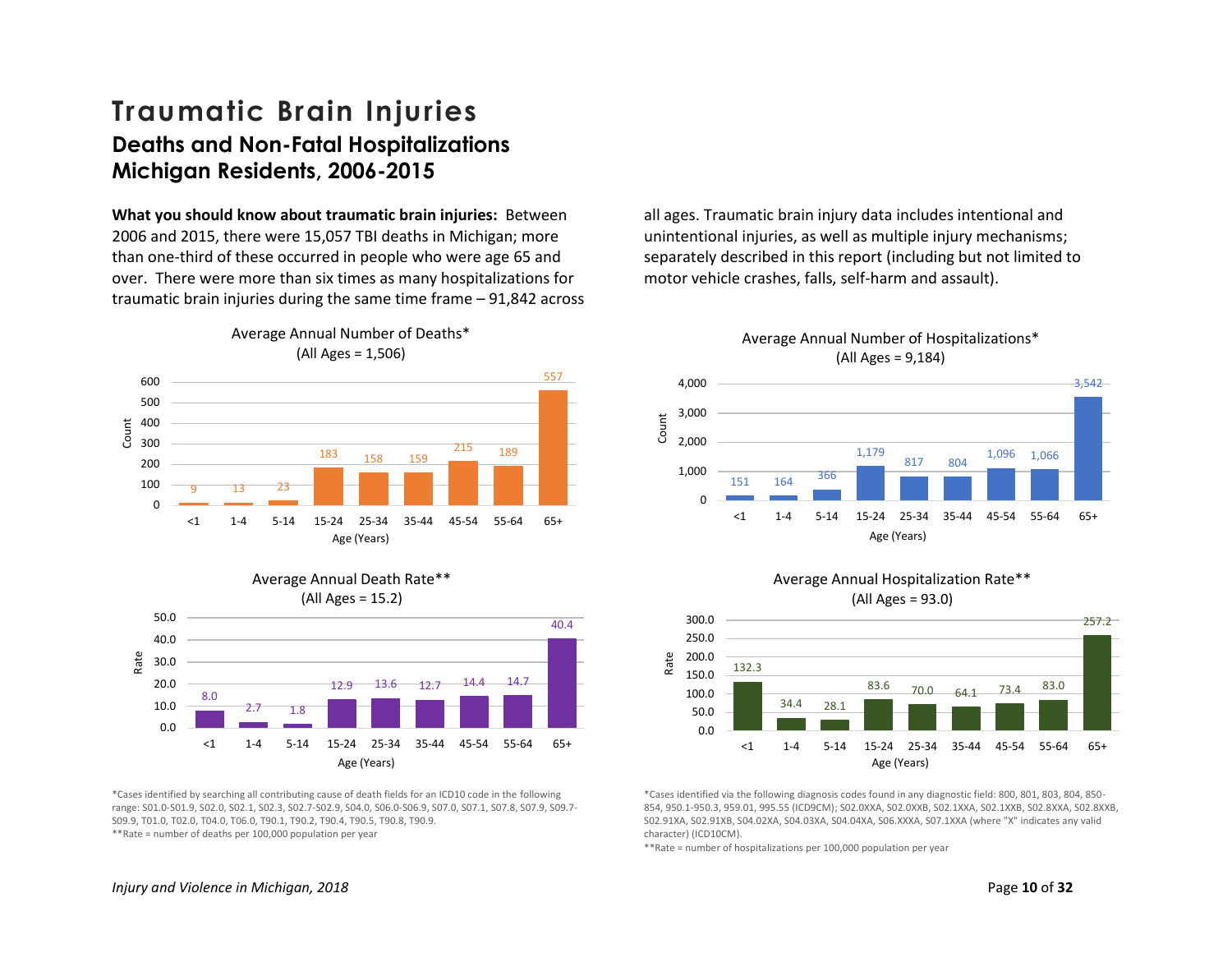### <span id="page-14-0"></span>**Unintentional Motor Vehicle Crashes Deaths and Non-Fatal Hospitalizations Michigan Residents, 2006–2015**

#### **What you should know about unintentional motor vehicle crashes:**

Data includes unintentional motor vehicle crash occupants as well as those that involve pedestrians, cyclists, or those injured who were not occupants of the vehicle. Motor vehicle crash deaths are the leading cause of injury-related death for those between the



Average Annual Number of Deaths\*





\*Cases identified via underlying cause of death (ICD-10-CM codes V30-V39 [.4-.9], V40-V49 [.4-.9], V50-V59 [.4-.9], V60-V69 [.4-.9], V70-V79 [.4-.9], V81.1 V82.1, V83-V86 [.0-.3], V20-V28 [.3-.9], V29 [.4-.9], V12-V14 [.3-.9], V19 [.4-.6], V02-V04 [.1,.9], V09.2, V80 [.3-.5], V87[.0-.8], V89.2) \*\*Rate = number of deaths per 100,000 population per year

ages of 5–24 nationally as well as in Michigan. It is the third leading cause of injury deaths across all ages in the state. Injuries from motor vehicle crashes are the leading cause for injury-related hospitalizations for those between the ages of 10 and 24 in Michigan.









\*Cases identified via cause of injury (ICD-9-CM codes E810-E819; ICD-10-CM codes V30-V39 [.4-.9], V40- V49 [.4-.9], V50-V59 [.4-.9], V60-V69 [.4-.9], V70-V79 [.4-.9], V81.1, V82.1, V83-V86 [.0-.3], V20-V28 [.3- .9],V29 [.4-.9], V12-V14 [.3-.9], V19 [.4-.6], V02-V04 [.1,.9], V09.2, V80 [.3-.5], V87[.0-.8], V89.2) \*\*Rate = number of hospitalizations per 100,000 population per year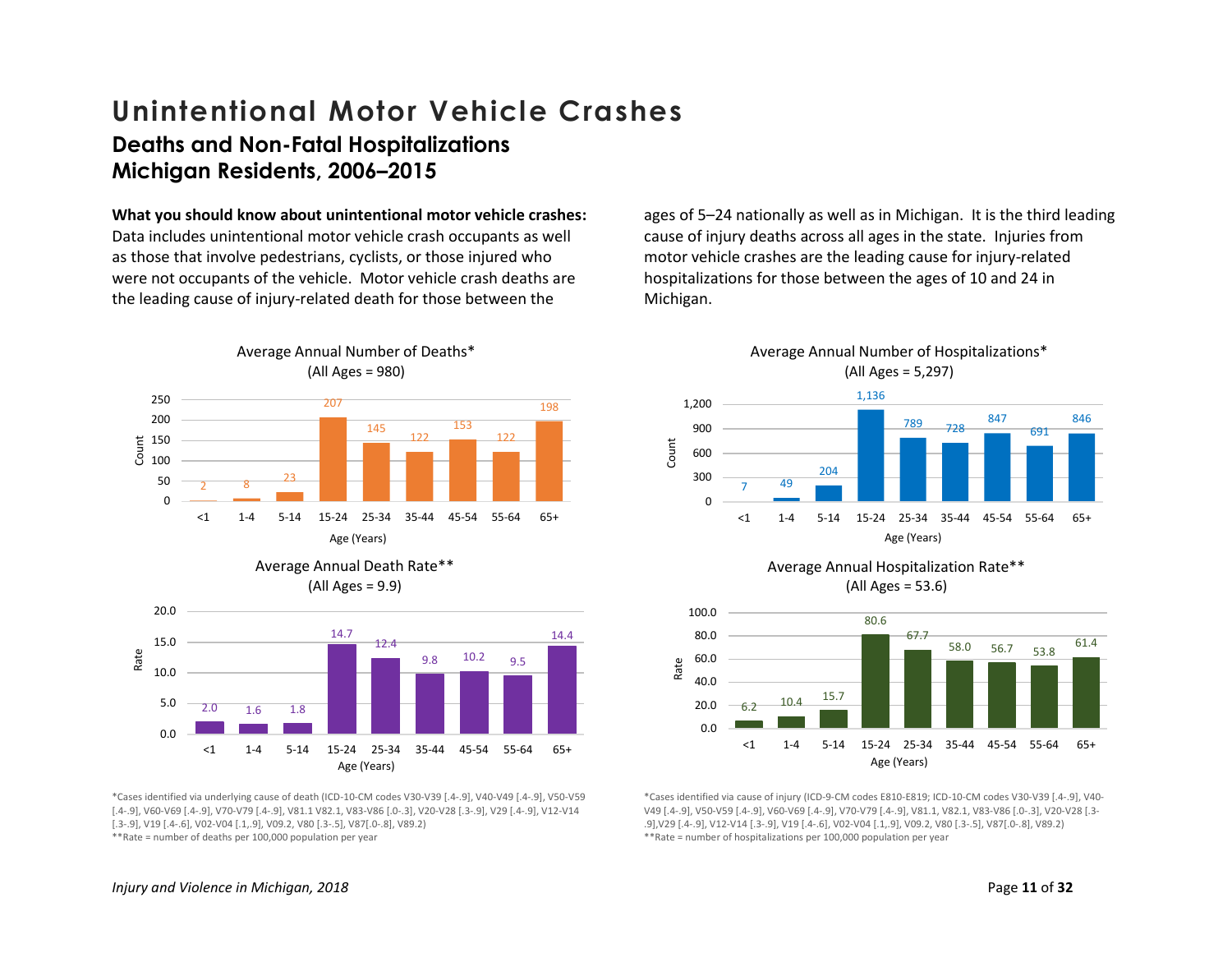### <span id="page-15-0"></span>**Child Abuse and Neglect Incidence Reporting Michigan Residents, 2011-2015**

**What you should know about child abuse and neglect:** On average, 20 percent of investigated cases identify at least one child victim. Over half of child victims are under the age of 7. The perpetrator in over 80 percent of the cases is the child's parent.







\* Perpetrators are counted seperately for each victim and may be

counted multiple times if they are the perpetrator of multiple victims

### 200,000 Annual Number of Children who Received an Investigation and Child Victims\*



\*Victims in cases identified as Child Protective Services investigations that resulted in disposition of Category I, II or III

Counts reflect number of children for whom an investigation was assigned – a child may have received more than one investigation.

*Injury and Violence in Michigan, 2018* Page **12** of **32**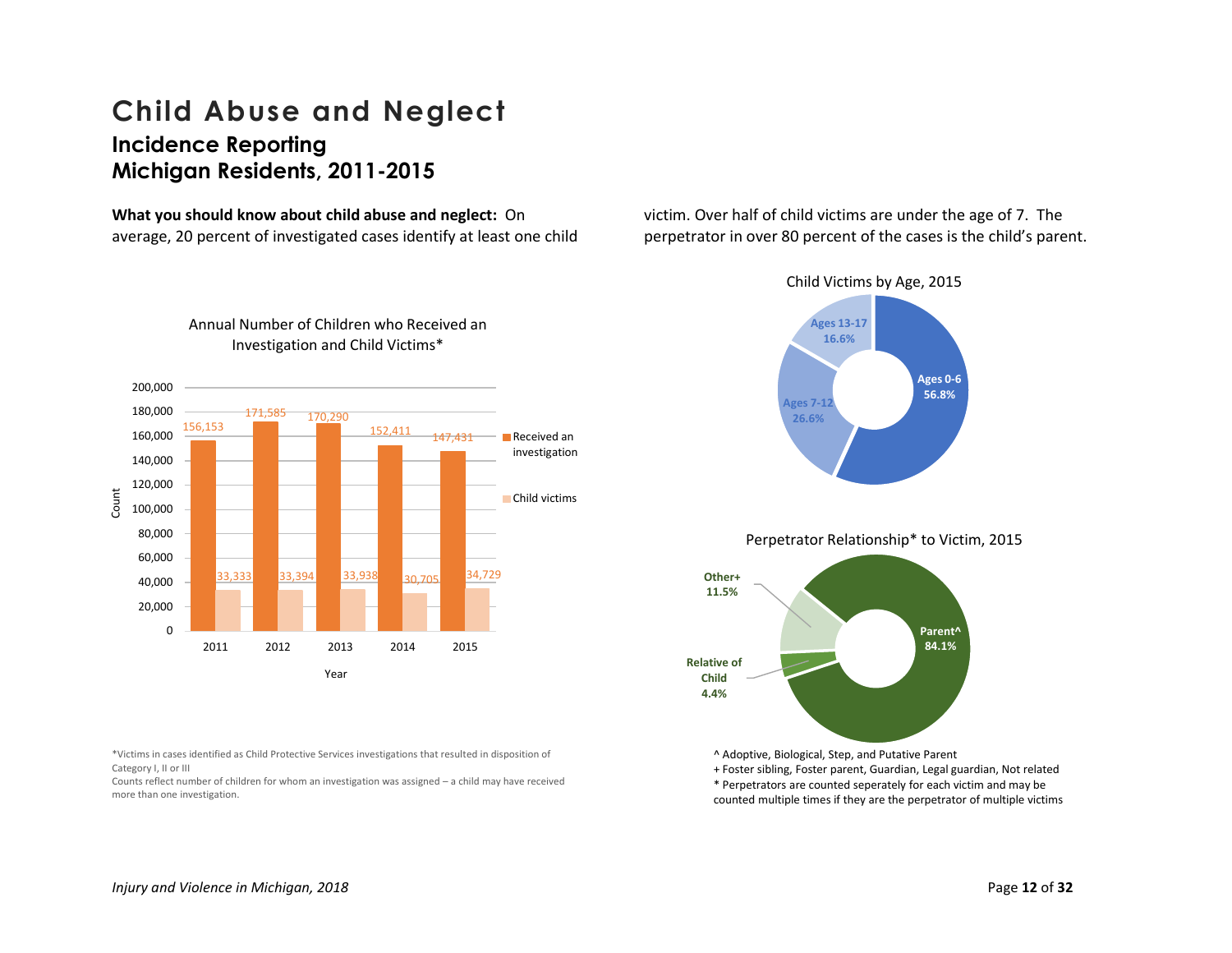## <span id="page-16-0"></span>**Intimate Partner/Sexual Violence Incidence Reporting Michigan Residents, dates vary by source**

#### **What you should know about intimate partner/sexual violence:**

Reports indicate that intimate partner violence begins early; more than one in 10 high school adolescents report they have experienced recent dating violence. More than four out of 10 women and one in 5 men report that they have experienced some

#### **High School Youth Risk Behavior Survey, 2015**



form of violence from an intimate partner during their lifetime. More than 25 percent of women in Michigan report having been raped during their lifetime (this includes perpetrators who may be known or unknown to them).

#### **National Intimate Partner and Sexual Violence Survey, 2010 Report**

of females in Michigan have experienced rape, physical violence, and/or stalking by an intimate partner in their lifetime

of males in Michigan have experienced rape, physical violence, and/or stalking by an intimate partner in their lifetime

^Victims from the Michigan State Police 2015 reports for incidents of domestic violence, who were 18 years or older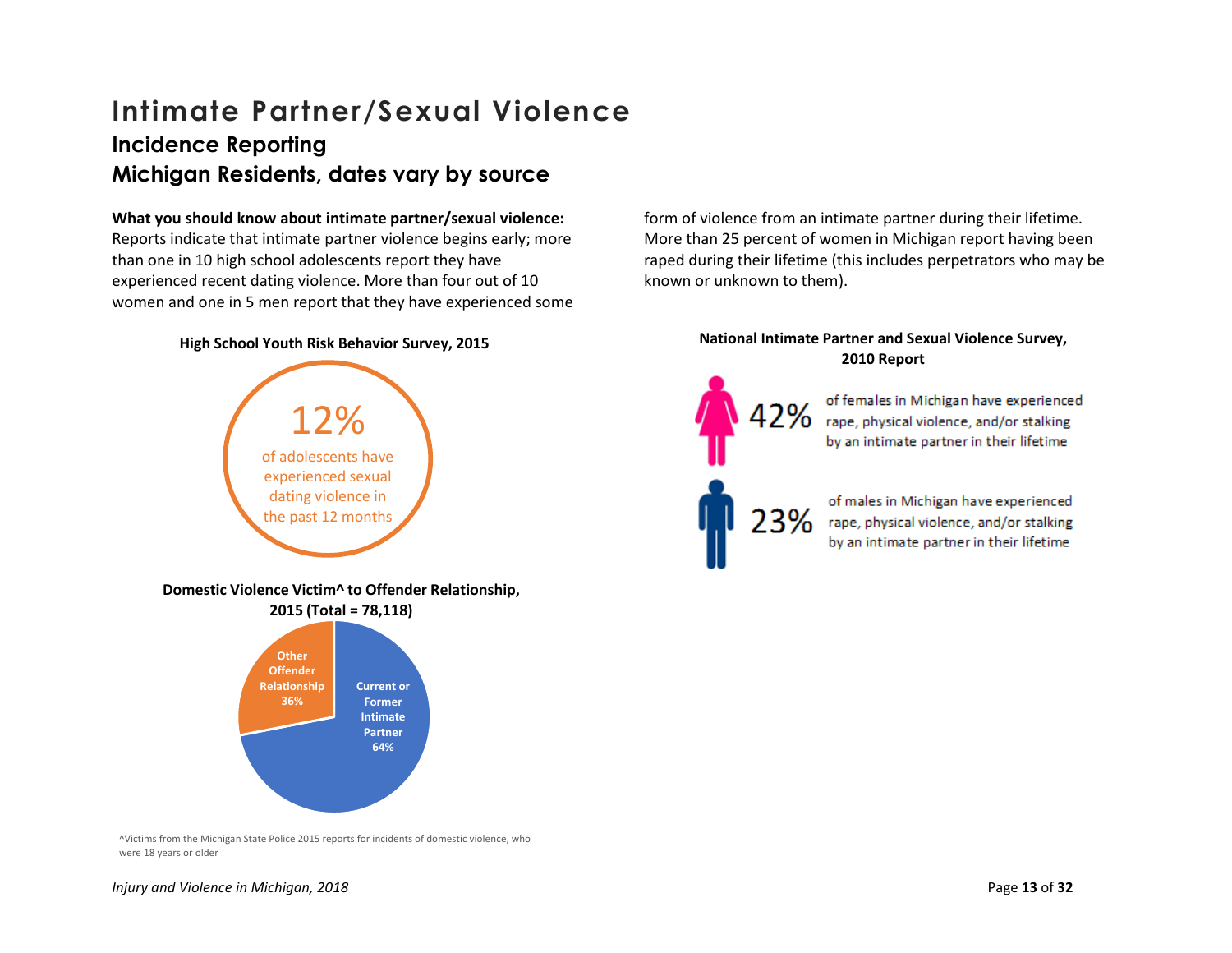# <span id="page-17-0"></span>**Other Leading Causes of Injury and Violence in Michigan**

#### **Unintentional Falls**

Falls can result in serious injury across all ages, and are a significantly more serious risk for older adults. Fall injuries can result in broken bones, including arm, hip and wrist fractures, as well as traumatic brain injuries and death. Four out of 10 hospitalizations for a traumatic brain injury are caused by a fall, and nearly 27 percent of traumatic brain injury fatalities are caused by a fall. Other types of injuries sustained in a fall may also lead to hospitalization and death. In an average week in 2015, 418 people were hospitalized and 17 people died because of a fall injury in Michigan.<sup>12</sup>

#### **Unintentional Suffocations**

Suffocation deaths are represented by two major causes: 1) the inhalation or ingestion of food or other objects that block respiration and 2) other mechanical means that hinder breathing (such as a plastic bag over the mouth and nose, suffocation by bedding, and unintentional or intentional hanging or strangulation). Only unintentional suffocations are included under this category; if the incident was conclusively intentional, it is included with either incidents of homicide or suicide. Suffocation, or sleeprelated death is the leading injury-related cause of death for infants under one year of age. An average of six infants die every month in Michigan from suffocation due to an unsafe sleep environment. Incidents of unintentional suffocation death increase again for the older adult population. $13$ 

#### **Homicides**

The Centers for Disease Control and Prevention defines homicide as a death resulting from the use of physical force or power, threatened or actual, against another person, group or community when a preponderance of evidence indicates that the use of force was intentional. It is one of the top five leading causes of injury-related deaths in Michigan for most of the age categories, and is the leading injury-related cause of death for children in the 1-4 age group. Incidents of homicide were more than four times greater for men (485 deaths) overall than women (115 deaths) in Michigan in 2015.<sup>14</sup>

#### **Suicides**

 $\overline{\phantom{a}}$ 

Suicide was the leading injury-related cause of death to people in Michigan using data aggregated from 2006 to 2015 and is a tremendous public health concern. Suicide is the second leading cause of death nationally. This state has averaged three suicide

<sup>&</sup>lt;sup>12</sup> Division for Vital Records and Health Statistics, Michigan Department of Health and Human Services

<sup>&</sup>lt;sup>13</sup> Division for Vital Records and Health Statistics, Michigan Department of Health and Human Services

<sup>&</sup>lt;sup>14</sup> Division for Vital Records and Health Statistics, Michigan Department of Health and Human Services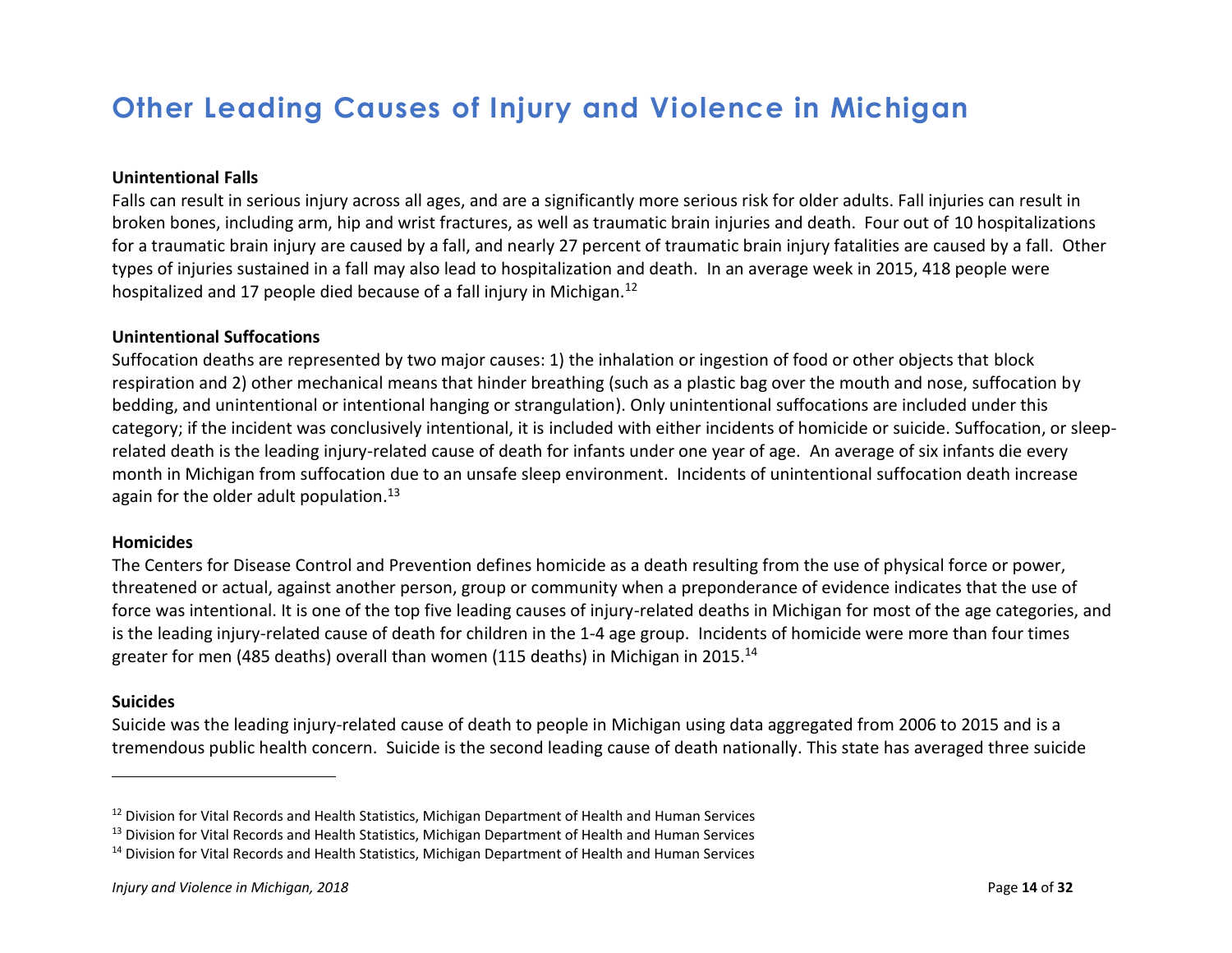deaths a day between 2006 and 2015. There were nearly four hospitalizations from a self-inflicted injury for every suicide death over the same period. People age 35 to 54 accounted for over 40 percent of the suicide deaths. Between 2006 and 2015, the use of a firearm was the mechanism for suicide 49.7 percent of the time, and hanging, strangulation or suffocation accounted for 25.8 percent of the suicide deaths. Suicide deaths were three times more frequent among males (1,089 deaths) than females (301 deaths) in 2015 in Michigan.<sup>15</sup> Further review of available data is recommended for all areas of injury. While suicide deaths are higher for males, data from 2015 shows that females are hospitalized 1.5 times more than males for self-harm injuries. Mortality data shows that incidents of suicide increase with the 10-14 age group.<sup>16</sup>

#### **Poisonings**

Unintentional poisonings have risen to become the leading injury-related cause of death in the country. It is the leading injuryrelated cause of death for people between the ages of 25 to 54 in Michigan, and second leading cause overall, using aggregated data from 2006 to 2015. This category captures all manner of poisonings, including insect bites or stings, ingestion or exposure to toxic or harmful substances, and illicit, prescription or other drug overdoses. The rise in this injury area is due to the opioid epidemic that is being realized both nationally and in Michigan. More than 30 people died in an average week from poisoning between 2006 and 2015 in Michigan. During this time frame, 90.3 percent of all fatal poisonings were drug-related, and include intentional and unintentional poisonings.<sup>17</sup>

 $\overline{\phantom{a}}$ 

<sup>&</sup>lt;sup>15</sup> Division for Vital Records and Health Statistics, Michigan Department of Health and Human Services

 $16$  Incidents of suicide may not be accurately captured for children under the age of 10

<sup>&</sup>lt;sup>17</sup> Division for Vital Records and Health Statistics, Michigan Department of Health and Human Services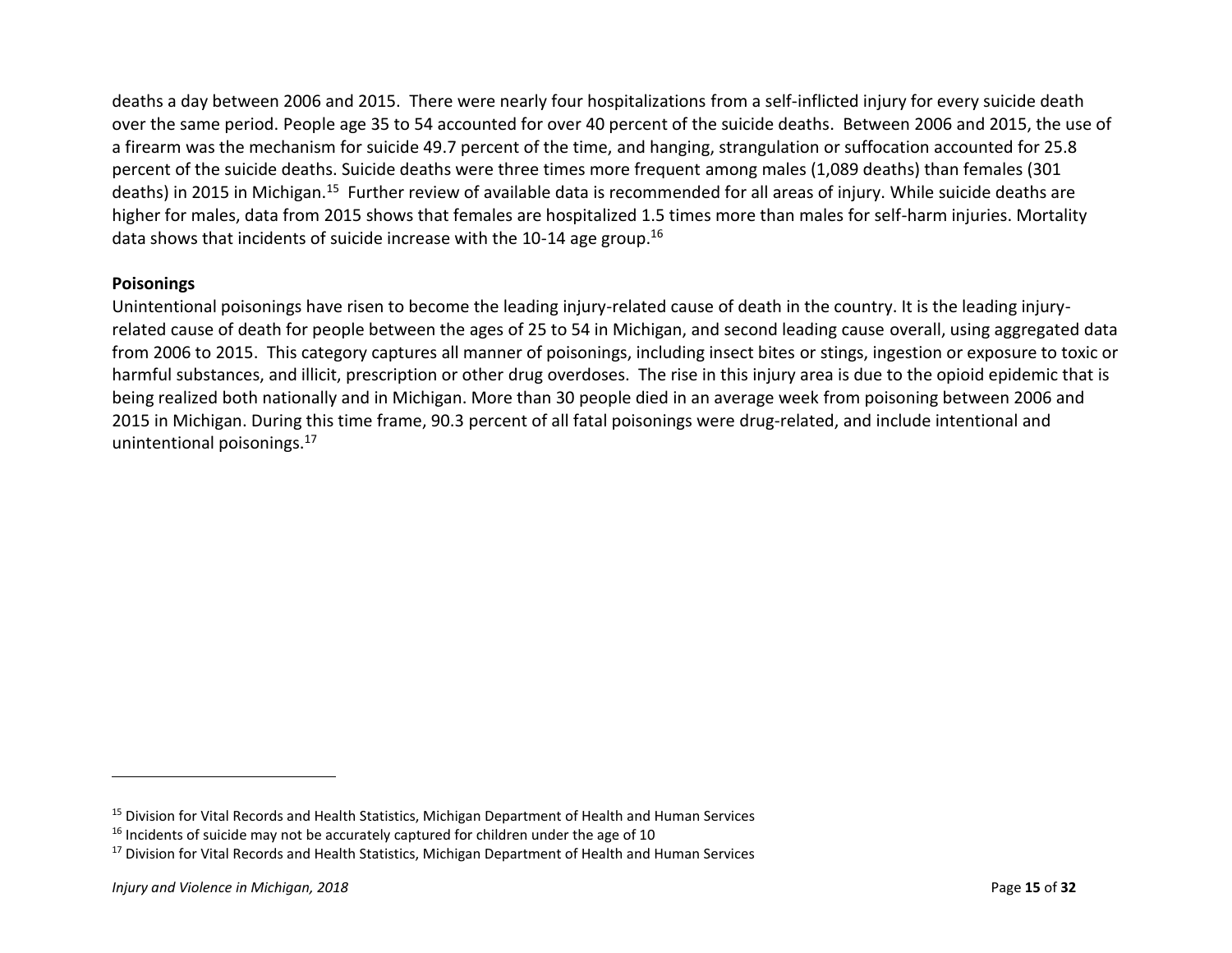### <span id="page-19-0"></span>**Unintentional Falls Deaths and Non-Fatal Hospitalizations Michigan Residents, 2006-2015**

**What you should know about unintentional falls:** Nationally and in Michigan, most unintentional fall-related hospitalizations and deaths occur among the 65 and older population. More than 85



\*Cases identified via underlying cause of death (ICD-10-CM codes W00-W19) \*\*Rate = number of deaths per 100,000 population per year ~Rate could not be calculated

percent of all unintentional fall deaths between 2006 and 2015 occurred in people who were 65 and older.



 $71.0$   $41.6$   $31.6$   $32.6$   $46.6$   $67.9$   $111.6$ 0.0 <1 1-4 5-14 15-24 25-34 35-44 45-54 55-64 65+ Age (Years)

\*Cases identified via cause of injury (ICD-9-CM codes E880-E886, E888; ICD-10-CM codes V00111, V00121, V00131, V00141, V00151, V00181, V00211, V00221, V00281, V00311, V00321, V00381, V00811, V00821, V00831, V00891, W00-W19)

\*\*Rate = number of hospitalizations per 100,000 population per year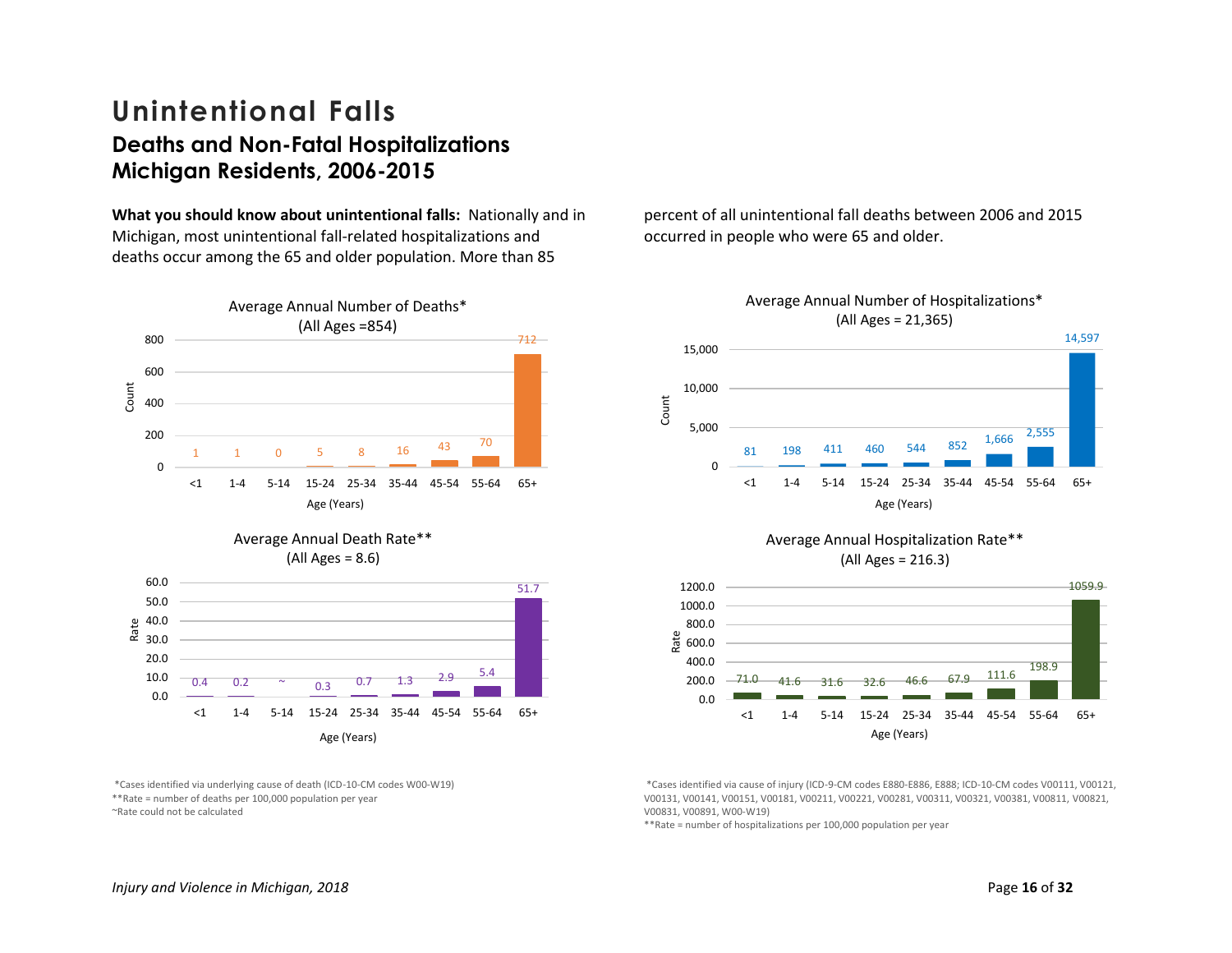### <span id="page-20-0"></span>**Unintentional Suffocations Deaths and Non-Fatal Hospitalizations Michigan Residents, 2006-2015**

#### **What you should know about unintentional suffocations:**

Suffocation is highest in occurrence for infants under the age of 1 and older adults, however the rate of suffocation is highest for infants. Sleep-related deaths account for nearly 75 percent of all





\*Cases identified via underlying cause of death (ICD-10-CM codes W75-W84) \*\*Rate = number of deaths per 100,000 population per year

injury-related deaths in children under the age of 1. Fatalities are 10 times higher than incidents of hospitalizations for infants, and nearly twice as high for older adults.



 $(AII \text{ Ages} = 1.1)$ 



\*Cases identified via cause of injury (ICD-9-CM codes E911-E913; ICD-10-CM codes T17, T71) \*\*Rate = number of hospitalizations per 100,000 population per year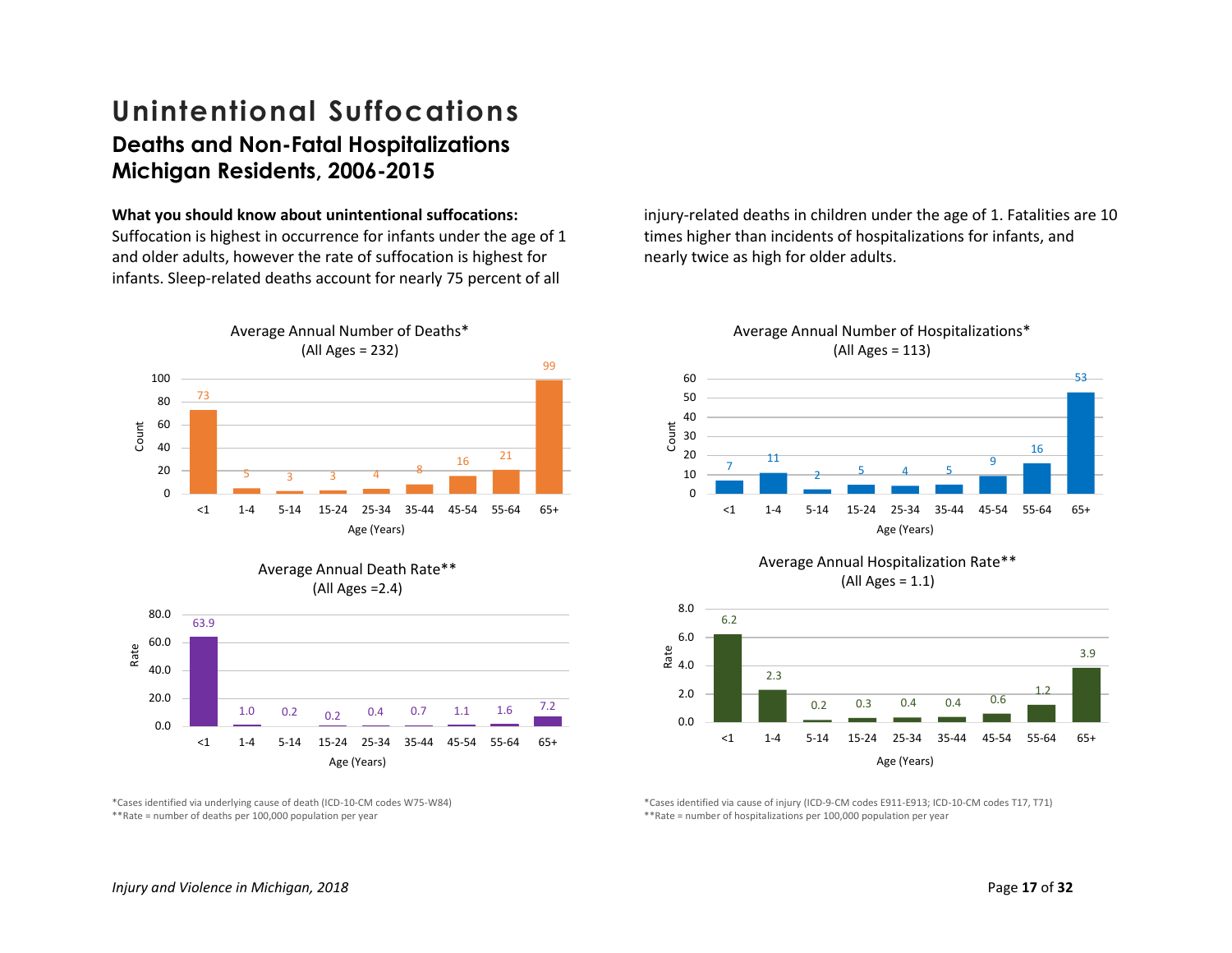### <span id="page-21-0"></span>**Homicides Deaths and Non-Fatal Assault Hospitalizations Michigan Residents, 2006-2015**

**What you should know about homicides:** The incidence of homicide rises abruptly for the 15 to 24 age group. The homicide death rate and the hospitalization rate for non-fatal assaults is







\*Cases identified via underlying cause of death (ICD-10-CM codes X85-Y09, Y87.1) \*\*Rate = number of deaths per 100,000 population per year

highest for those between ages 15 to 44, as well as for those under 1 year of age.

Average Annual Number of Hospitalizations\*







\*Cases identified via cause of injury code in the following range: E960-E969 (ICD9CM); T36-T65 with 6th character=3, except T36.9, T37.9, T39.9, T41.4, T42.7, T43.9, T45.9, T47.9, T49.9, T51.9, T52.9, T53.9, T54.9, T56.9, T57.9, T58.0, T58.1, T58.9, T59.9, T60.9, T61.0, T61.1, T61.9, T62.9, T63.9, T64.0, T64.8, T65.9 (for these, the 5th character=3), T71 with 6th character=3, T74, T76, X92-Y09 \*\*Rate = number of hospitalizations per 100,000 population per year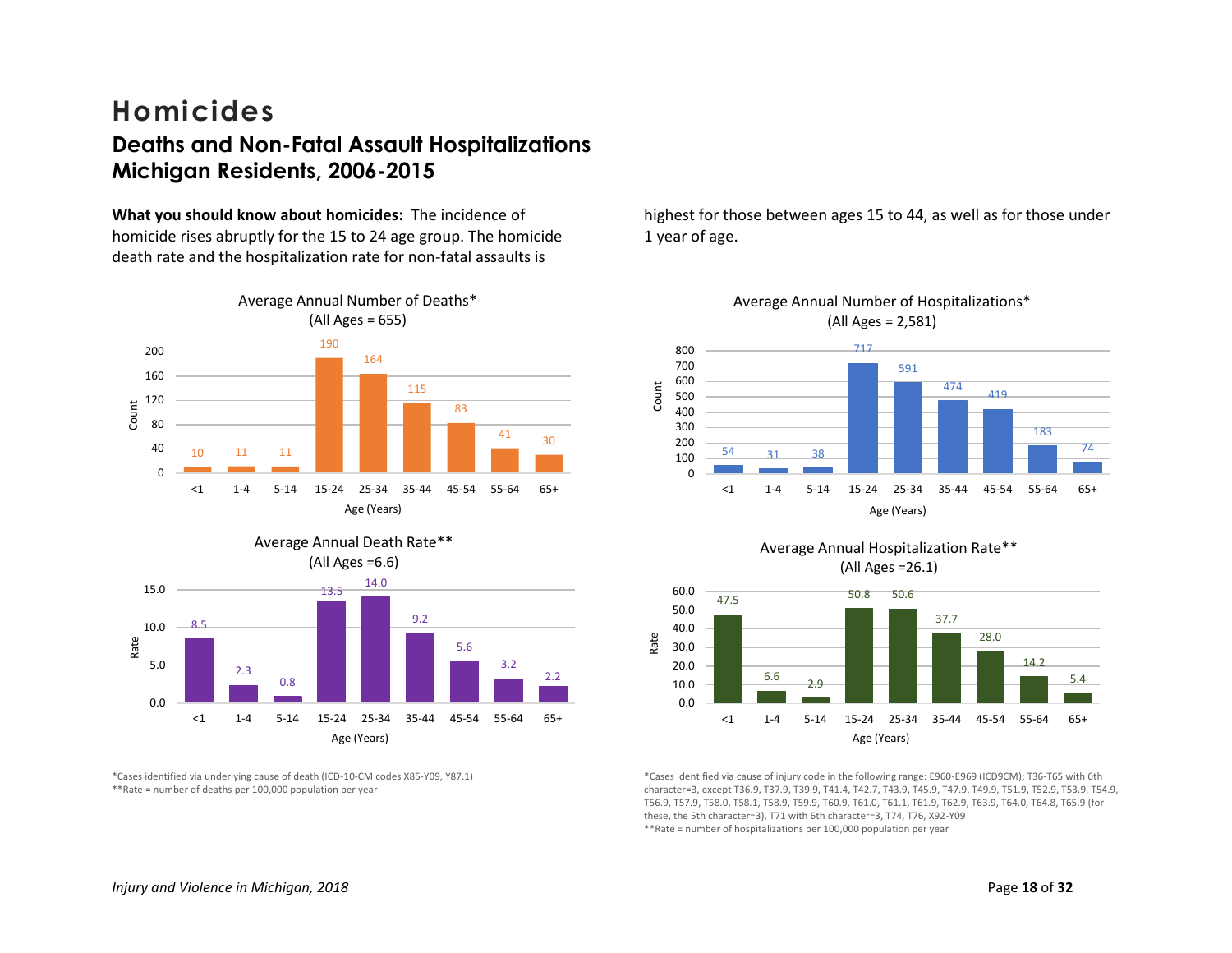### <span id="page-22-0"></span>**Suicides Deaths from Suicide and Hospitalizations from Self-harm Injuries Michigan Residents, 2006-2015**

**What you should know about suicides:** Incidents of suicide steadily increase from the 15 to 24 age range up through the ages of 45 to 54. Incidents average. Incidents and rates for suicide are highest for the 45–54 age category. Hospitalization incidents and rates due





Average Annual Death Rate\*\*

\*Cases identified via underlying cause of death (ICD-10-CM codes X60-X84, Y87.0) \*\*Rate = number of deaths per 100,000 population per year ~Rate could not be calculated

to intentional self-harm are highest for ages 15 to 54. There are approximately four hospitalizations from self-inflicted injuries for each suicide death.







\*Cases identified via cause of injury code in the following range: E950-E959 (ICD9CM); T14.91, T36-T65 with 6th character=2, except T36.9, T37.9, T39.9, T41.4, T42.7, T43.9, T45.9, T47.9, T49.9, T51.9, T52.9, T53.9, T54.9, T56.9, T57.9, T58.0, T58.1, T58.9, T59.9, T60.9, T61.0, T61.1, T61.9, T62.9, T63.9, T64.0, T64.8, T65.9 (for these, the 5th character=2), T71 with 6th character=2, X71-X83 (ICD10CM) \*\*Rate = number of hospitalizations per 100,000 population per year ~Rate could not be calculated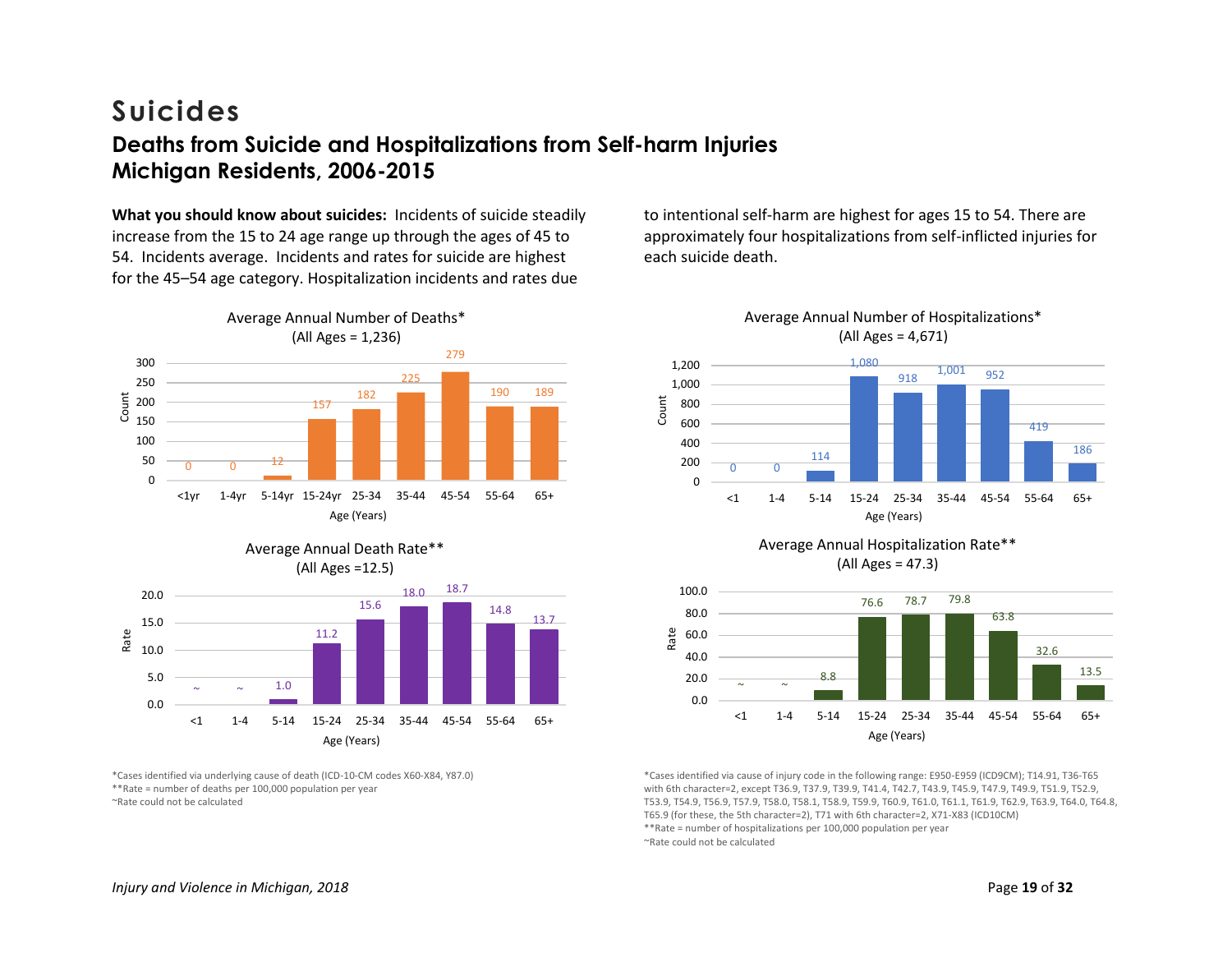### <span id="page-23-0"></span>**Poisonings Deaths and Non-Fatal Hospitalizations Michigan Residents, 2006-2015**

**What you should know about poisonings:** Over 70 percent of poisoning deaths occur in people between the ages of 25 to 45, but are highest for the 45-54 age group.





<span id="page-23-1"></span>

\*Cases identified via underlying cause of death (ICD-10-CM codes X40-X49, X60-X69, X85-X90, Y10-Y19, Y35.2)

\*\* Rate = number of deaths per 100,000 population per year

Further analysis shows that 90.3 percent of all fatal poisonings were drug-related and include intentional and unintentional poisonings. Hospitalizations due to poisoning were highest in both numbers and rates for people age 15 and over.





\*Cases identified via underlying cause of injury (ICD-9-CM codes E850-E869, E950-E959, E962, E980-E982; ICD-10-CM codes T36-T65 [excluding adverse effects and under-dosing])

\*\*Rate = number of hospitalizations per 100,000 population per year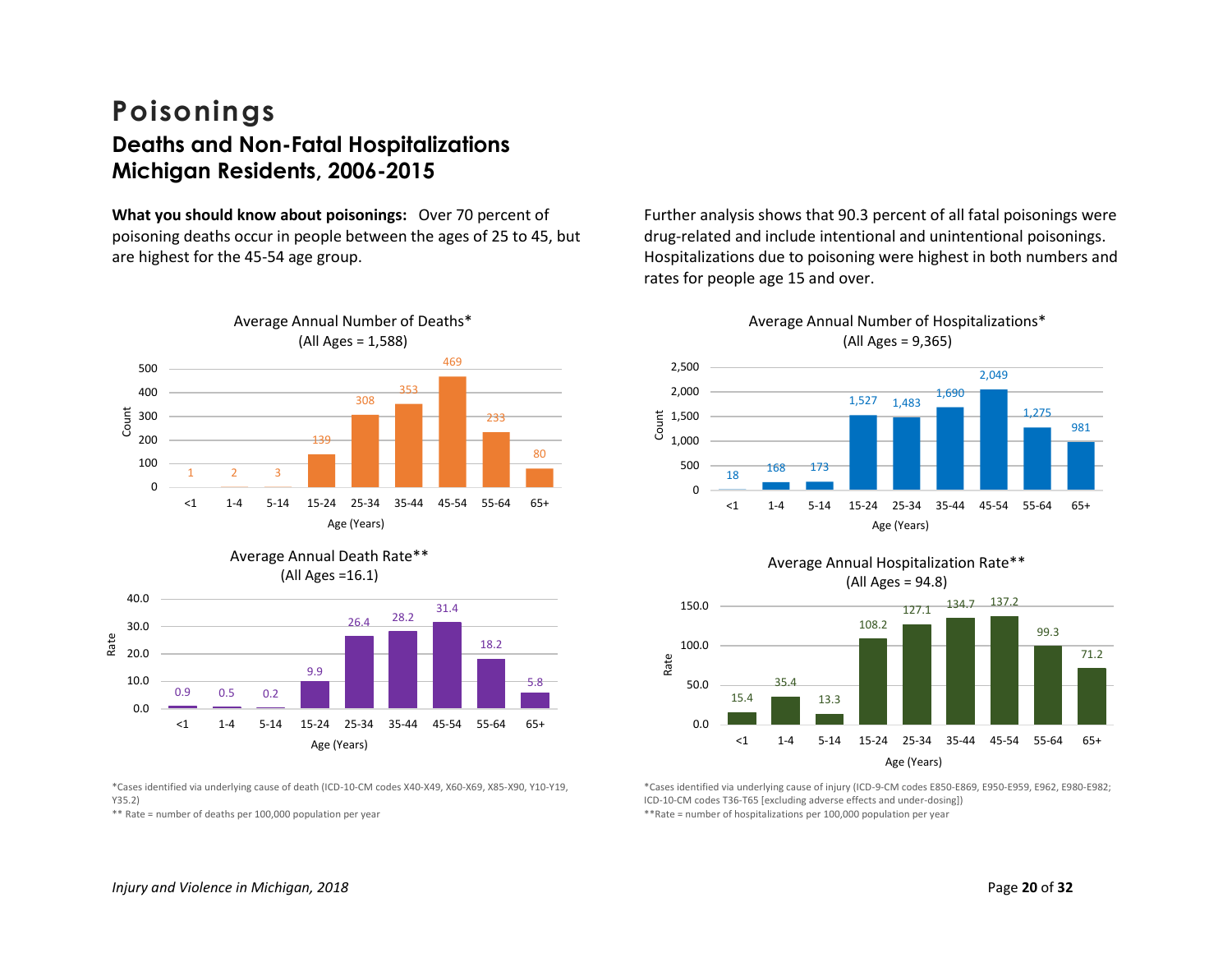# **Recommendations**

This report focused on the injury areas that occur most often for Michigan residents. Further evaluation will improve understanding and support the development of strategies to implement effective prevention efforts. This can be accomplished by:

- Applying more scrutiny to find what populations may be over-represented in the injury data. Some data sources allow for further analysis for specific race, ethnicity, age, sex, and geography. Other potential means of analysis should be explored to help develop targeted interventions and focused education strategies.
- Looking at other injury areas (e.g. drownings, burns/fires/hot objects). The areas of focus in this report is not a comprehensive portrayal of all areas, mechanisms or types of injury. Data to support these occurrences exist.
- Diving deeper into detail of injury data to learn more about mechanisms, circumstances to develop more strategic education/intervention strategies. A greater understanding of circumstances and nature of injuries is necessary to improve communication efforts about dangers and risk.
- Working on getting more accurate and reliable data/reporting. Increasing the accuracy of reporting using current systems, improving existing reporting tools, and examining the need for new ones to eliminate data gaps are recommended steps to improve analysis and monitoring.
- Developing partnerships who can help with education and intervention strategies. This could include exploring new and non-traditional ways to make messages more public, and to better target populations who carry the burden of a specific injury area.
- Exploring policies that may lead to safer practices and promote needed protections
- Working to change the idea that injuries are an inevitability that comes with life promote that they are preventable and very often predictable.
- Update this report at least every five years.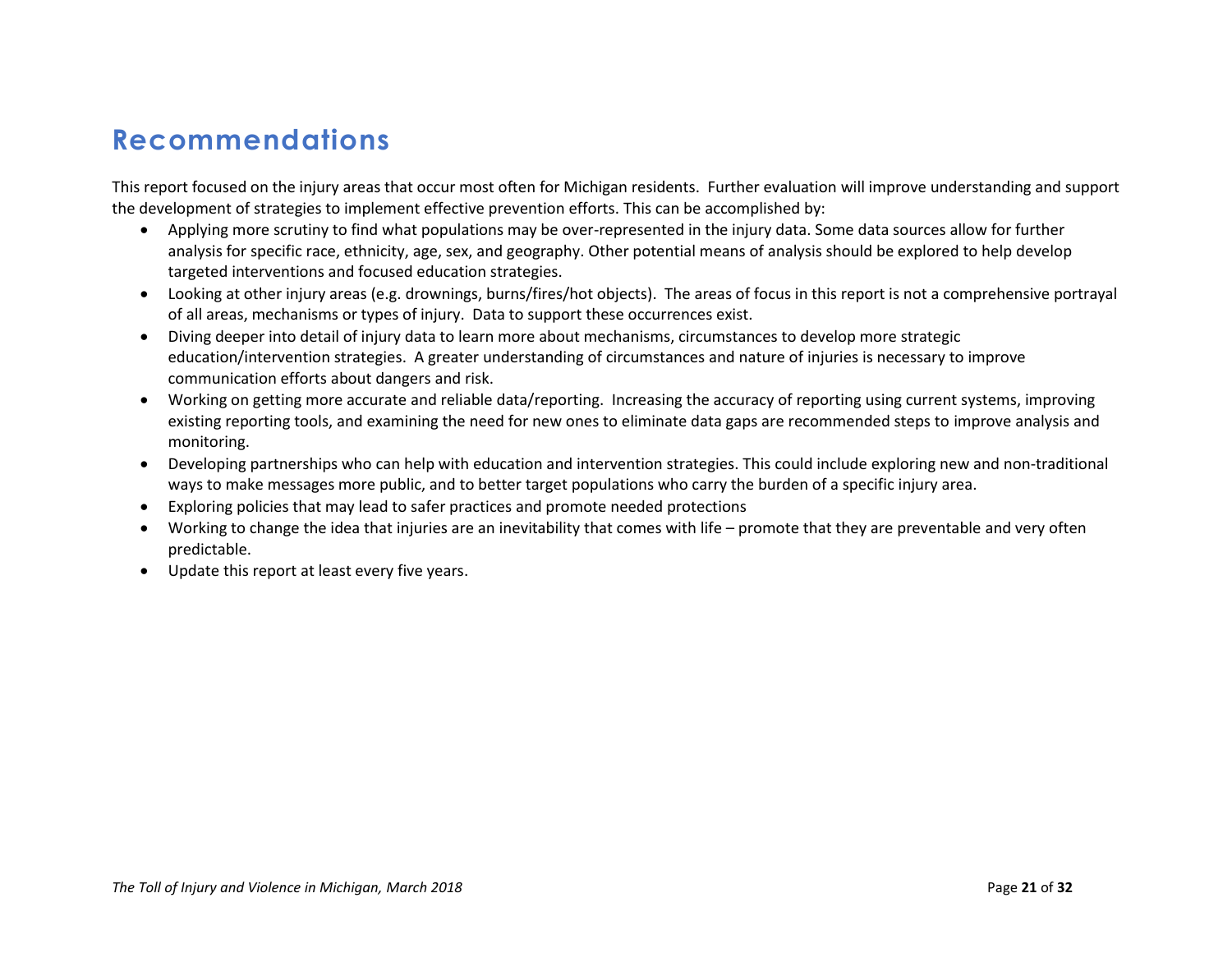# <span id="page-25-0"></span>Appendices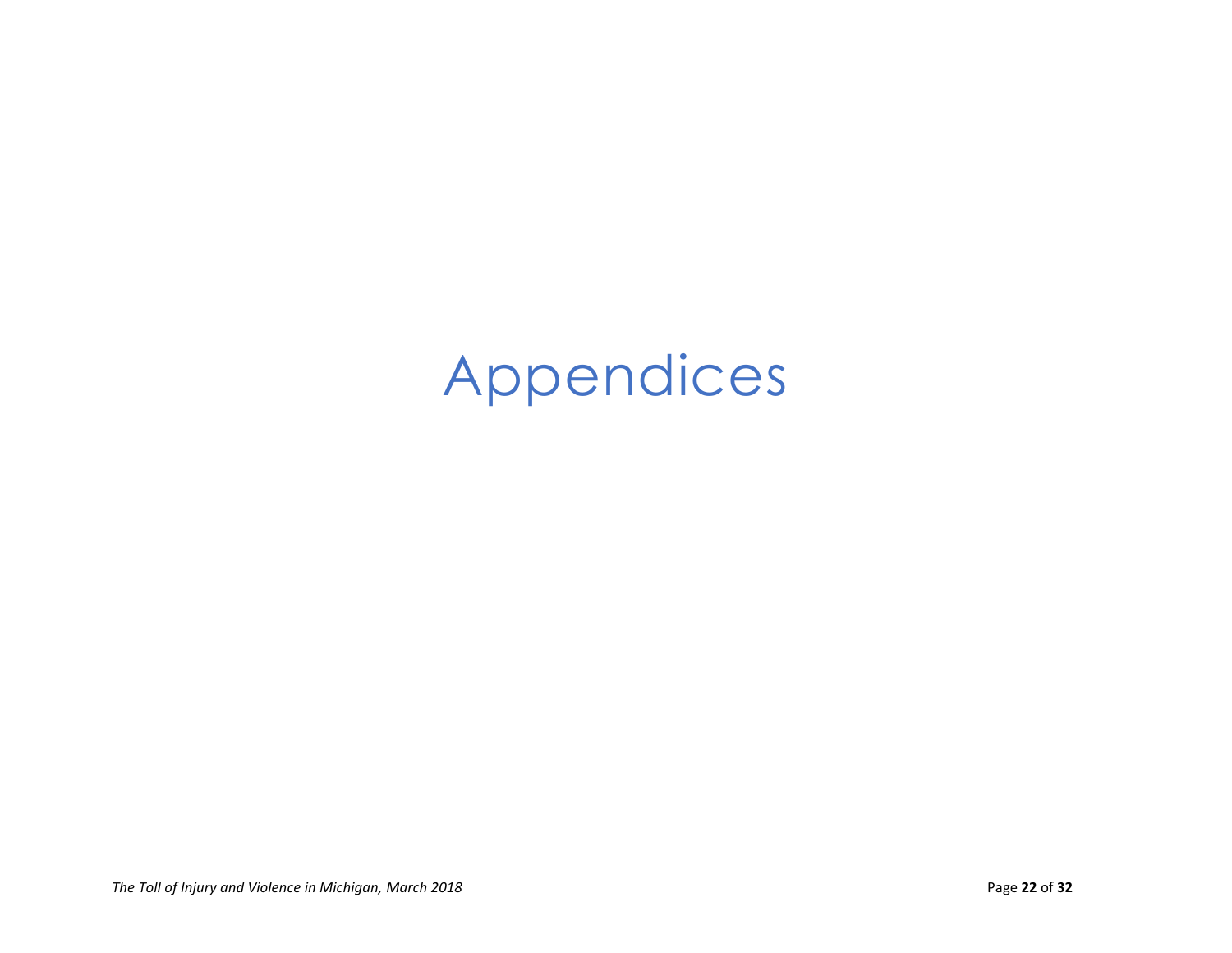### <span id="page-26-0"></span>Appendix A: **Technical Notes**

**Average Michigan population for 2010 and 2011** – this was used to calculate rates when 10 years of data were aggregated.

| Age Group | Population |  |  |
|-----------|------------|--|--|
| $\leq$ 1  | 114,283    |  |  |
| $1 - 4$   | 475,901    |  |  |
| 5-9       | 629,201    |  |  |
| 10-14     | 670,697    |  |  |
| 15-24     | 1,410,624  |  |  |
| 25-34     | 1,166,587  |  |  |
| 35-44     | 1,254,587  |  |  |
| 45-54     | 1,493,415  |  |  |
| 55-64     | 1,284,369  |  |  |
| 65+       | 1,377,193  |  |  |
| Total     | 9,876,854  |  |  |

**Source:** Table prepared by the Division for Vital Records and Health Statistics, Michigan Department of Health and Human Services using Population Estimates (latest update 6/2017) released by the National Center for Health Statistics (NCHS), Centers for Disease Control and Prevention, U.S. Department of Health and Human Services. For more information about these estimates produced by the U.S. Census Bureau under a collaborative agreement with NCHS, see the NCHS [bridged-race methodology.](http://www.cdc.gov/nchs/nvss/bridged_race.htm)

#### **Morbidity data**

• For multiple-year data, October 2006 through September 2015 was used to abstract injury data with similar injury codes across multiple years. A new coding system was rolled out across the state in October of 2015. Using multiple years of data offered more stability to rate calculations, especially where single-year numbers were small for age groupings. It is important to consider there may be variances by year within this range.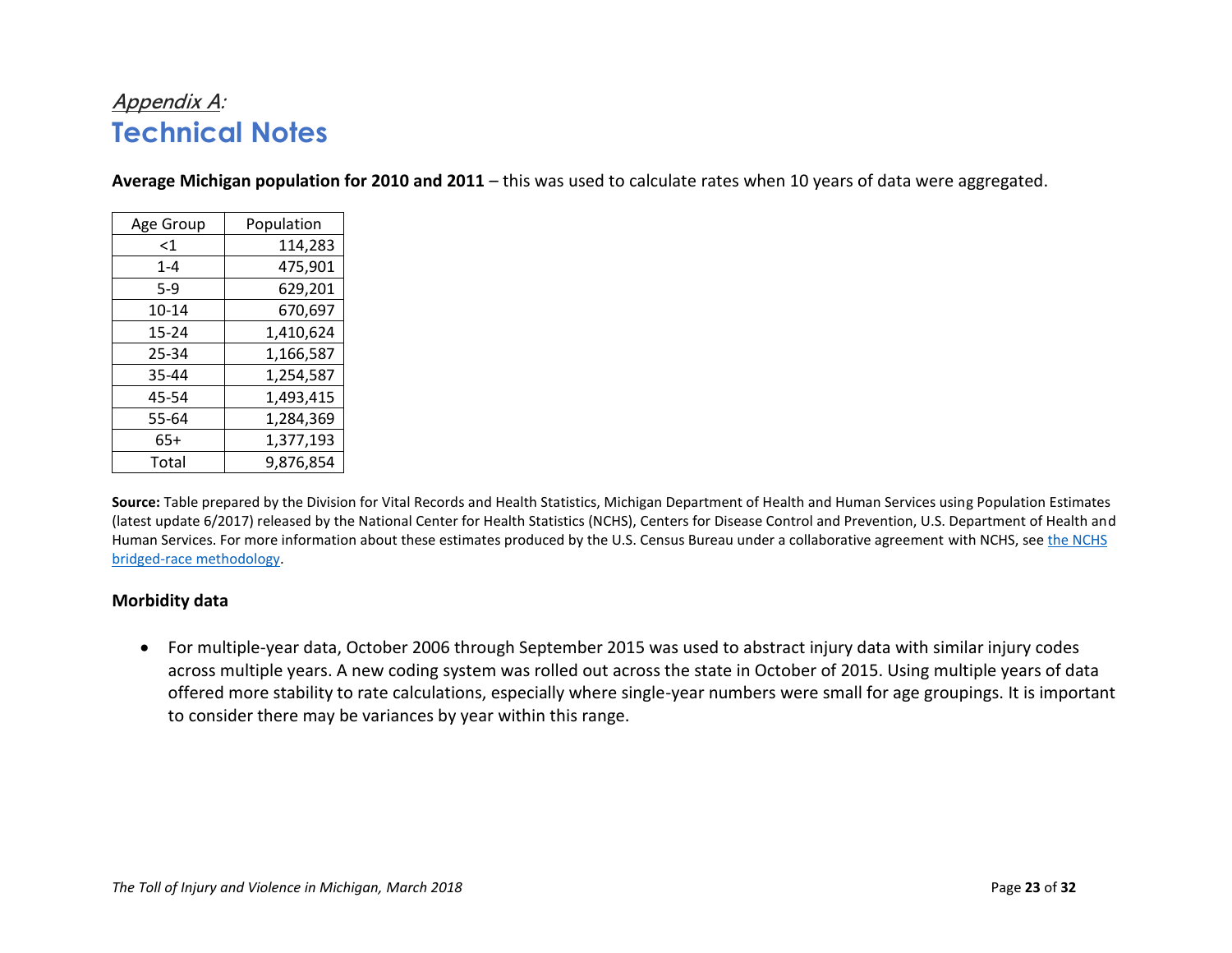- Prior to Oct. 1, 2015, ICD-9-CM (International Classification of Diseases, Ninth Revision, Clinical Modification) was used to assign morbidity codes $18$ 
	- $\circ$  Because ICD-10-CM injury category definitions had not yet been finalized when this report was started, the Michigan hospitalization data used in this report is drawn from the most recent year of hospital discharge data using ICD-9-CM coding (i.e., FY 2015 – Oct. 1, 2014–Sept. 30, 2015)
	- o ICD-10-CM data challenges include
		- Not all injury-related hospitalizations receive an ICD-10-CM code; see coding care rate below.<sup>19</sup>
		- Codes may not be consistently/accurately applied in all cases
		- Intent or cause may not be accurately determined/disclosed to allow for accurate recording
		- Overall e-coding rate for FY 2015 Michigan data was 76 percent, meaning cause of injury was not specified for approximately one quarter of the injury-related hospitalizations in Michigan during that fiscal year
		- E-coding rate varies by hospital; reasons for missing e-coding need to be explored

| Year  | # E-coded Injury<br>Records | <b>Total Number of</b><br>Injury Records | % E-coded |
|-------|-----------------------------|------------------------------------------|-----------|
| 2006  | 47,374                      | 56,859                                   | 83.3      |
| 2007  | 48,328                      | 59,247                                   | 81.6      |
| 2008  | 49,368                      | 59,440                                   | 83.1      |
| 2009  | 48,785                      | 59,440                                   | 82.1      |
| 2010  | 49,223                      | 58,771                                   | 83.8      |
| 2011  | 48,994                      | 58,725                                   | 83.4      |
| 2012  | 44,999                      | 57,948                                   | 77.7      |
| 2013  | 41,328                      | 57,300                                   | 72.1      |
| 2014  | 37,317                      | 56,587                                   | 65.9      |
| 2015  | 44,183                      | 57,945                                   | 76.2      |
| Total | 459,899                     | 582,262                                  | 79.0      |

#### • **Rate that ICD-10-CM codes were applied to hospitalization discharge records by year:**

 $\overline{\phantom{a}}$ 

<sup>&</sup>lt;sup>18</sup> For more information about ICD-9-CM and ICD-10-CM, visit the National Center for Health Statistics web portal for Classification of Diseases, Functioning and Disability at [www.cdc.gov/nchs/icd/index.htm](http://www.cdc.gov/nchs/icd/index.htm)

 $19$  Because of the inconsistent use and application of the ICD-10-CM codes for hospitalization discharge data, information gaps were big enough to prevent reliable county-specific reporting.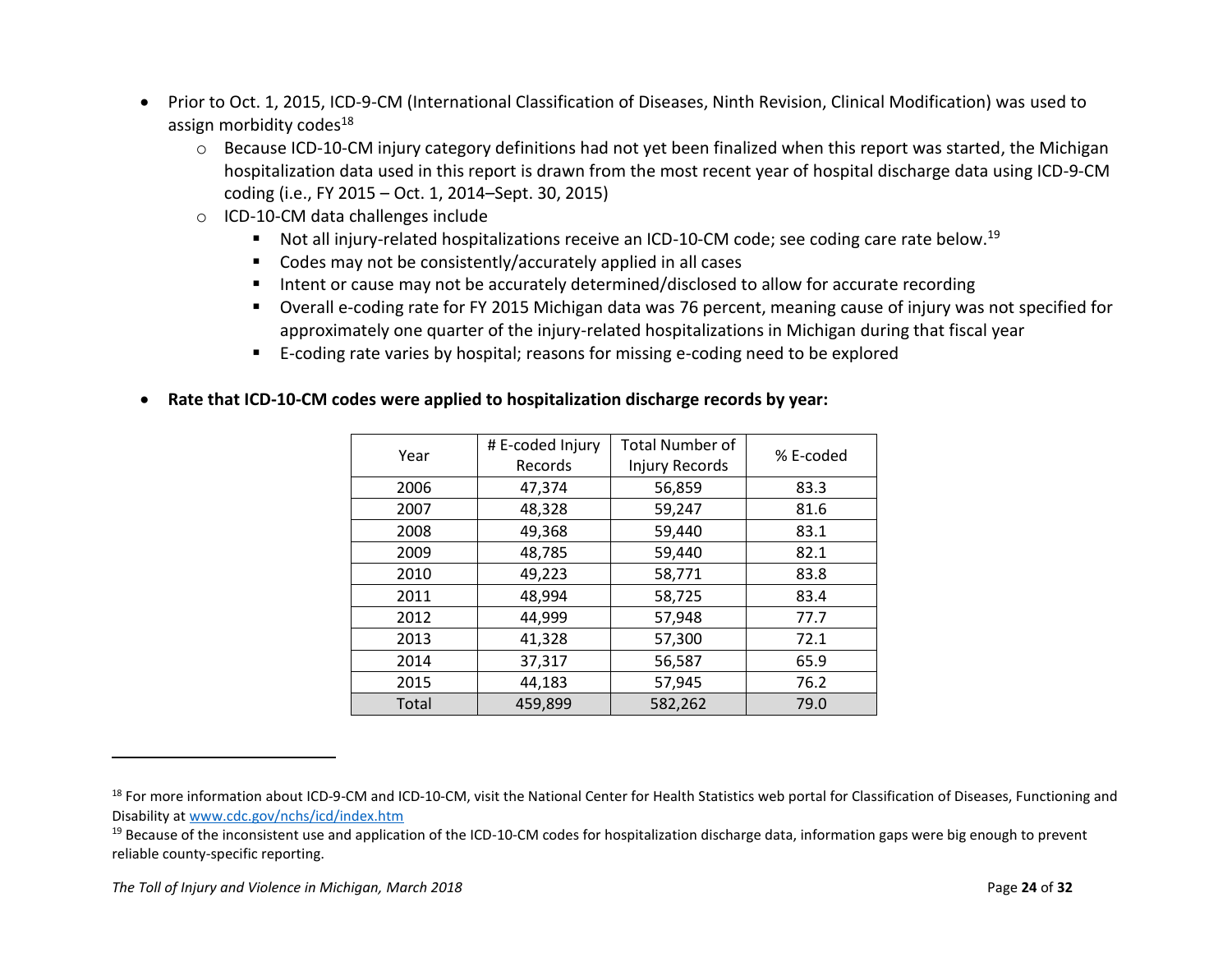#### **Additional Data Notes:**

- Rates may not be stable for low numbers.
- Ten years of death data (2006-2015) for Michigan residents were aggregated to stabilize rates and numbers to compare to national data. Numbers of injury fatalities for one year (12 months) were not sufficient to rank or calculate rates, particularly for lower age groups.
- Data may not be complete for different injury categories (e.g., child abuse and neglect, intimate partner/sexual violence)
- The intentionality of death or injury is not assigned in all cases.
- Michigan does not have a statewide emergency department data repository
- It is important to note that cause, intent and mechanism may not be accurately captured or recorded through hospital discharge data in this table, particularly for intentional injuries, as these may not be reliably or consistently disclosed or identified.
- ICD-10-CM external cause codes (E-codes) are only applied 79 percent of the time, so nearly 20 percent of injury-related hospitalizations are not captured in this report.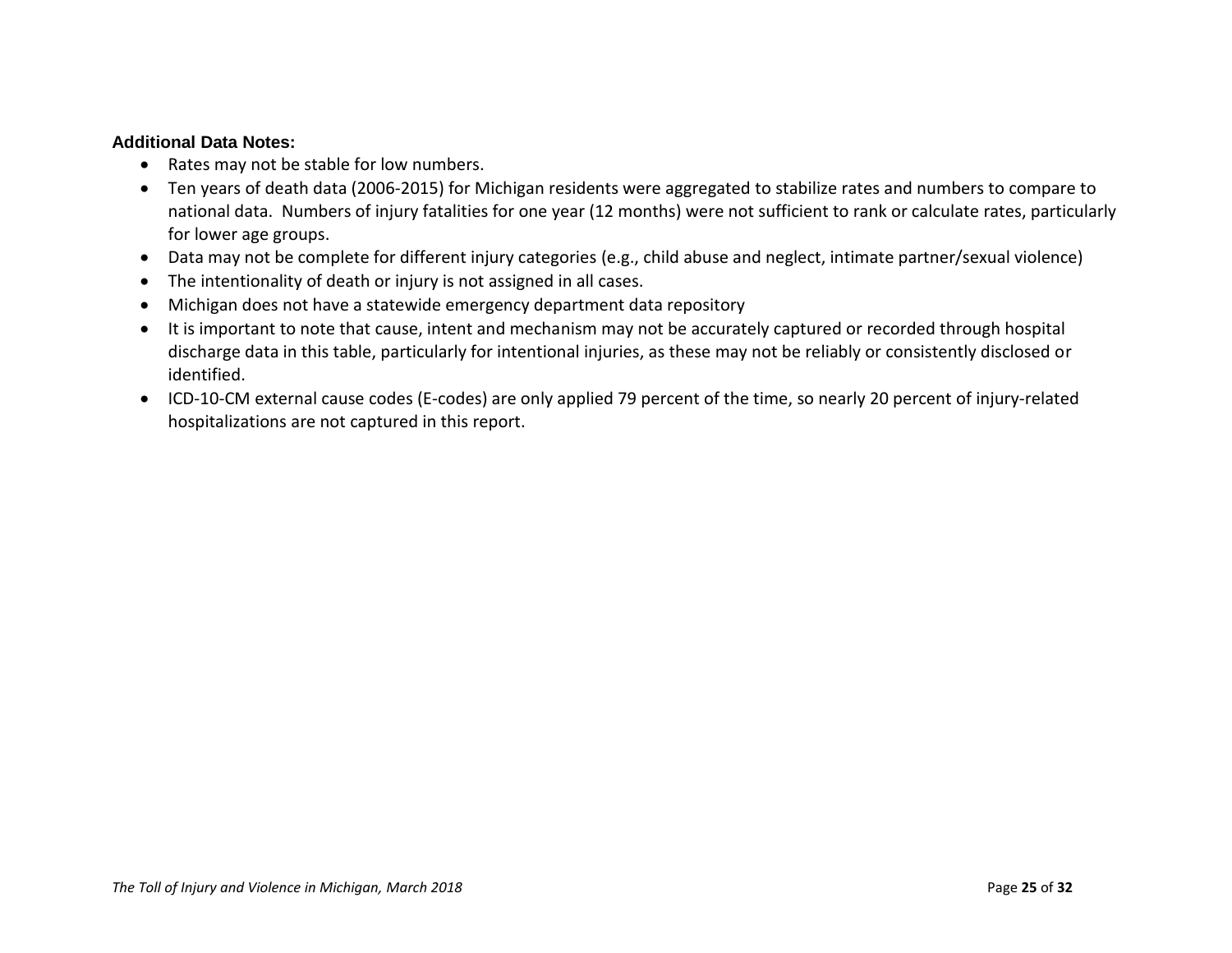# **Sources of Injury and Violence Data and Prevention Information**

Data sources consulted for this report

- **Child Maltreatment Reports** (U.S. Department of Health and Human Services, Children's Bureau) [www.acf.hhs.gov/cb/research-data-technology/statistics-research/child-maltreatment](http://www.acf.hhs.gov/cb/research-data-technology/statistics-research/child-maltreatment)
- **Death certificates** [http://www.michigan.gov/mdhhs/0,5885,7-339-73970\\_2944\\_4669\\_4686---,00.html](http://www.michigan.gov/mdhhs/0,5885,7-339-73970_2944_4669_4686---,00.html)
- **Hospital discharge data** <http://www.mdch.state.mi.us/pha/osr/Index.asp?Id=14>
- **Michigan Violent Death Reporting System** [http://www.michigan.gov/mdhhs/0,5885,7-339-71548\\_54879-279986--,00.html](http://www.michigan.gov/mdhhs/0,5885,7-339-71548_54879-279986--,00.html)
- **Michigan Fatal Injuries** (Michigan Department of Health and Human Services, Division for Vital Records and Health Statistics) [www.michigan.gov/mdhhs/0,5885,7-339-73970\\_2944\\_4669\\_43670---,00.html](http://www.michigan.gov/mdhhs/0,5885,7-339-73970_2944_4669_43670---,00.html)
- **Michigan Crime Statistics** (Michigan State Police) [www.micrstats.state.mi.us/MICR/Home.aspx](http://www.micrstats.state.mi.us/MICR/Home.aspx)
- **Michigan Uniform Crime Reporting** (Michigan State Police) [www.michigan.gov/msp/0,4643,7-123-1586\\_3501\\_4621-25744--,00.html](http://www.michigan.gov/msp/0,4643,7-123-1586_3501_4621-25744--,00.html)
- **Michigan Incident Crime Reporting** (Michigan State Police) [www.micrstats.state.mi.us/MICR/Disclaimer.aspx](http://www.micrstats.state.mi.us/MICR/Disclaimer.aspx)
- **National Intimate Partner and Sexual Violence Survey 2010-2012 State Report**  [www.cdc.gov/violenceprevention/pdf/nisvs-statereportbook.pdf](http://www.cdc.gov/violenceprevention/pdf/nisvs-statereportbook.pdf)
- **Youth Risk Behavior Surveillance Survey, Centers for Disease Control and Prevention, 2015 Survey for Michigan:** [https://nccd.cdc.gov/youthonline/App/Results.aspx?TT=G&OUT=0&SID=HS&QID=QQ&LID=MI&YID=2015&LID2=XX&YID2=2015&COL=&](https://nccd.cdc.gov/youthonline/App/Results.aspx?TT=G&OUT=0&SID=HS&QID=QQ&LID=MI&YID=2015&LID2=XX&YID2=2015&COL=&ROW1=&ROW2=&HT=QQ&LCT=&FS=S1&FR=R1&FG=G1&FSL=&FRL=&FGL=&PV=&C1=MI2015&C2=XX2015&QP=G&DP=1&VA=CI&CS=N&SYID=&EYID=&SC=DEFAULT&SO=ASC&pf=1&TST=True) [ROW1=&ROW2=&HT=QQ&LCT=&FS=S1&FR=R1&FG=G1&FSL=&FRL=&FGL=&PV=&C1=MI2015&C2=XX2015&QP=G&DP=1&VA=CI&CS=N](https://nccd.cdc.gov/youthonline/App/Results.aspx?TT=G&OUT=0&SID=HS&QID=QQ&LID=MI&YID=2015&LID2=XX&YID2=2015&COL=&ROW1=&ROW2=&HT=QQ&LCT=&FS=S1&FR=R1&FG=G1&FSL=&FRL=&FGL=&PV=&C1=MI2015&C2=XX2015&QP=G&DP=1&VA=CI&CS=N&SYID=&EYID=&SC=DEFAULT&SO=ASC&pf=1&TST=True) [&SYID=&EYID=&SC=DEFAULT&SO=ASC&pf=1&TST=True](https://nccd.cdc.gov/youthonline/App/Results.aspx?TT=G&OUT=0&SID=HS&QID=QQ&LID=MI&YID=2015&LID2=XX&YID2=2015&COL=&ROW1=&ROW2=&HT=QQ&LCT=&FS=S1&FR=R1&FG=G1&FSL=&FRL=&FGL=&PV=&C1=MI2015&C2=XX2015&QP=G&DP=1&VA=CI&CS=N&SYID=&EYID=&SC=DEFAULT&SO=ASC&pf=1&TST=True)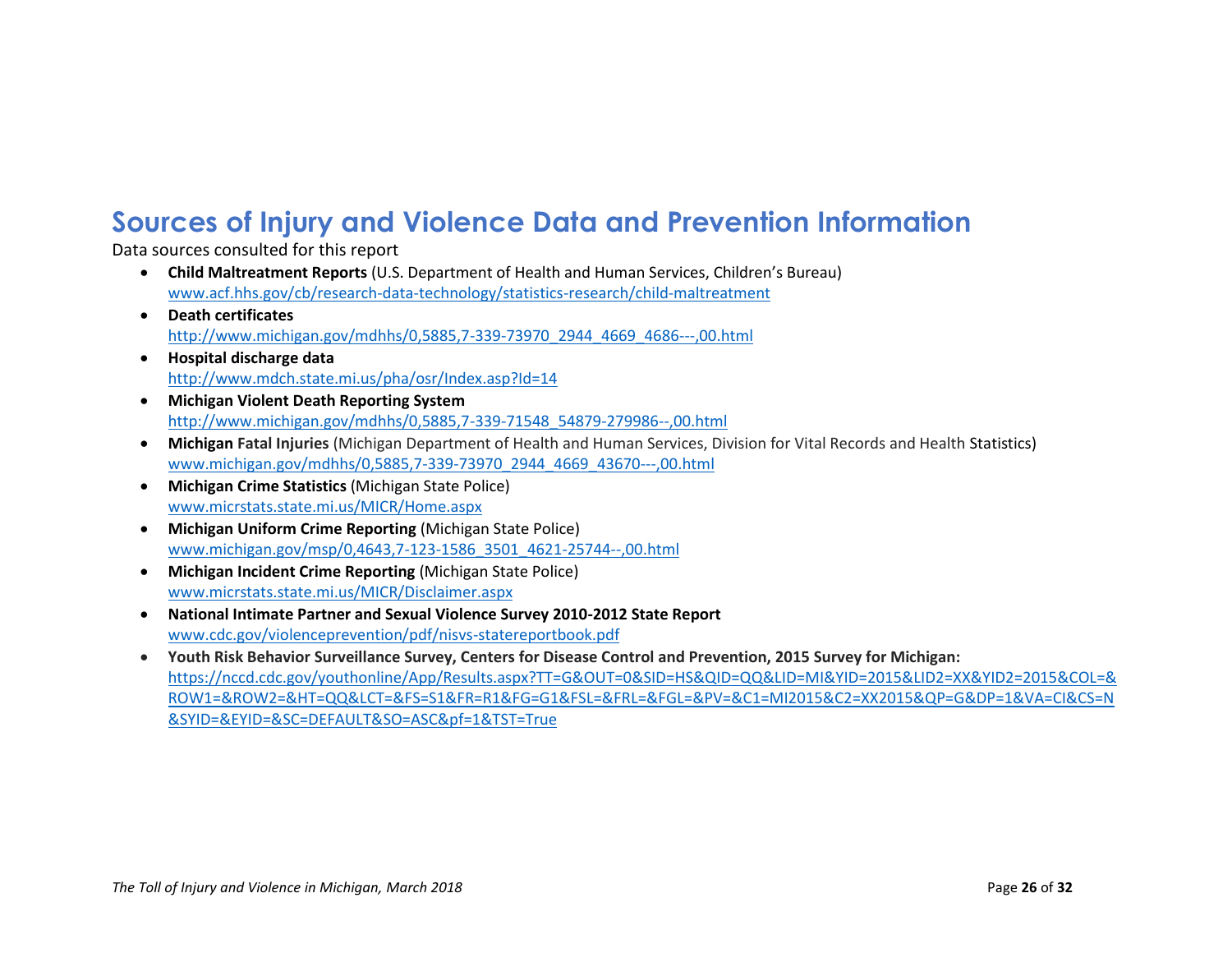### <span id="page-30-0"></span>Appendix B:

# **Additional Sources for Injury and Violence Data and Prevention Information**

#### **Michigan Links**

- **Building Michigan's Trauma-Informed System for Children and their Families** (Michigan Department of Health and Human Services) [https://www.michigan.gov/mdhhs/0,5885,7-339-73971\\_4911\\_69588---,00.html](https://www.michigan.gov/mdhhs/0,5885,7-339-73971_4911_69588---,00.html)
- **Child & Adolescent Health Data Snapshots: Michigan** (Data Resource Center for Child & Adolescent Health) <http://childhealthdata.org/browse/data-snapshots/state-snapshot?geo=24>
- **Child Fatality Annual Reports** (Michigan Department of Health and Human Services, Office of Family Advocate) [www.michigan.gov/mdhhs/0,5885,7-339-73970\\_61179\\_8366---,00.html](http://www.michigan.gov/mdhhs/0,5885,7-339-73970_61179_8366---,00.html)
- **Fatality Analysis Reporting System, Michigan and Other States** (National Highway Traffic Safety Administration) [www-fars.nhtsa.dot.gov/States/StatesCrashesAndAllVictims.aspx](https://www-fars.nhtsa.dot.gov/States/StatesCrashesAndAllVictims.aspx)
- **Michigan Association for Suicide Prevention** [www.masponweb.org](http://www.masponweb.org/)
- **Michigan Behavioral Risk Factor Surveillance System** [www.michigan.gov/brfs](http://www.michigan.gov/brfs)
- **Michigan Child Fatality Registry** (Michigan Department of Health and Human Services Child Protective Services) [www.michigan.gov/mdhhs/0,5885,7-339-73971\\_72316---,00.html](http://www.michigan.gov/mdhhs/0,5885,7-339-73971_72316---,00.html)
- **Michigan Coordinated Chronic Disease Prevention and Health Promotion Indicators: Hospitalizations for Injuries from Falls** [www.michigan.gov/mdhhs/0,5885,7-339-73970\\_2944\\_67827-328300--,00.html](http://www.michigan.gov/mdhhs/0,5885,7-339-73970_2944_67827-328300--,00.html)
- **Michigan Coordinated Chronic Disease Prevention and Health Promotion Indicators: Hospitalizations for Traumatic Brain Injuries** [www.michigan.gov/mdhhs/0,5885,7-339-73970\\_2944\\_67827-328302--,00.html](http://www.michigan.gov/mdhhs/0,5885,7-339-73970_2944_67827-328302--,00.html)
- **Michigan Profile for Healthy Youth** [www.michigan.gov/miphy](http://www.michigan.gov/miphy)
- **Michigan State Police** (Annual Publications of Crime Statistics in Michigan) [http://www.michigan.gov/msp/0,4643,7-123-](http://www.michigan.gov/msp/0,4643,7-123-1586_3501_4621---,00.html) [1586\\_3501\\_4621---,00.html](http://www.michigan.gov/msp/0,4643,7-123-1586_3501_4621---,00.html)
- **Michigan Traffic Crash Facts** (Michigan Office of Highway Safety Planning) [www.michigantrafficcrashfacts.org/](http://www.michigantrafficcrashfacts.org/)
- **Michigan Youth Risk Behavior Surveillance System** [www.michigan.gov/yrbs](http://www.michigan.gov/yrbs)
- **National Survey of Children's Health, Michigan, 2011-2012** [www.childhealthdata.org/browse/survey](http://www.childhealthdata.org/browse/survey) *(select Michigan from drop-down menu)*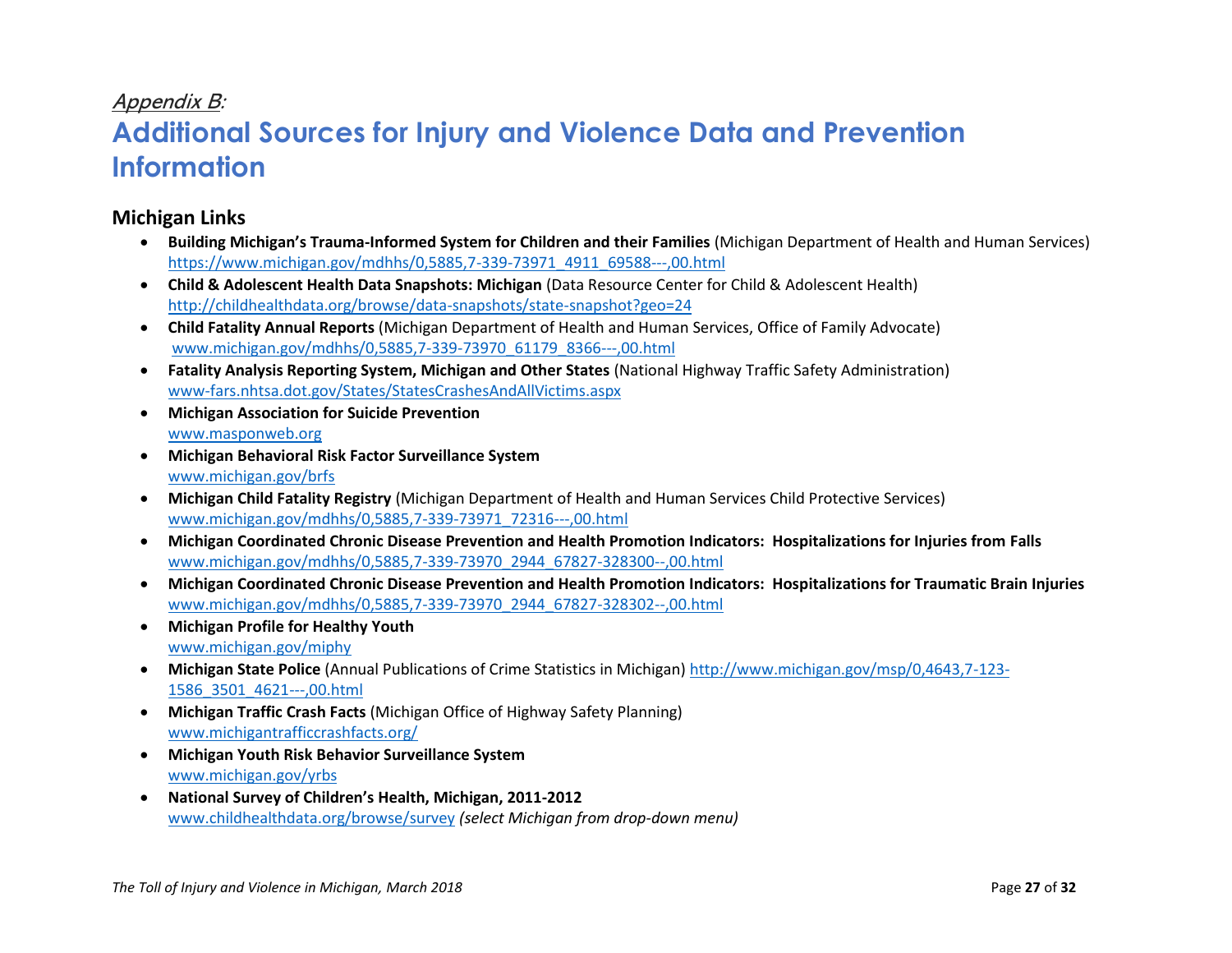• **Youth Risk Behavior Survey Results, Michigan, High School, 2015** <https://nccd.cdc.gov/youthonline/App/Results.aspx?LID=MI>

#### **U.S. Links**

- **American Fact Finder** (U.S. Census Bureau) <https://factfinder.census.gov/faces/nav/jsf/pages/index.xhtml>
- **Campus Safety and Security Data Analysis Cutting** Tool (U.S. Department of Education, Office of Postsecondary Education) <https://ope.ed.gov/campussafety/>
- **Child Abuse and Neglect** (Centers for Disease Control and Prevention, National Center for Injury Prevention and Control)
	- o **Prevention:** [www.cdc.gov/violenceprevention/childabuseandneglect/index.html](http://www.cdc.gov/violenceprevention/childabuseandneglect/index.html)
	- o **Data:** [www.cdc.gov/violenceprevention/childmaltreatment/datasources.html](http://www.cdc.gov/violenceprevention/childmaltreatment/datasources.html)
- **Child Safety and Injury Prevention** (Centers for Disease Control and Prevention, National Center for Injury Prevention and Control) [www.cdc.gov/safechild/](http://www.cdc.gov/safechild/)
- **Fatality Analysis Reporting System, Michigan and Other** States (National Highway Traffic Safety Administration) [www-fars.nhtsa.dot.gov/Main/index.aspx](https://www-fars.nhtsa.dot.gov/Main/index.aspx)
- **Healthy People 2020: Injury and Violence Prevention** (U.S. Department of Health and Human Services, Office of Disease Prevention and Health Promotion)
	- o **Objectives:** [www.healthypeople.gov/2020/topics-objectives/topic/Injury-and-Violence-Prevention/objectives](http://www.healthypeople.gov/2020/topics-objectives/topic/Injury-and-Violence-Prevention/objectives)
	- o **Data:** [www.healthypeople.gov/2020/topics-objectives/topic/injury-and-violence-prevention/national-snapshot](http://www.healthypeople.gov/2020/topics-objectives/topic/injury-and-violence-prevention/national-snapshot)
- **Injury Prevention & Control** (Centers for Disease Control and Prevention, National Center for Injury Prevention and Control) [www.cdc.gov/injury/index.html](http://www.cdc.gov/injury/index.html)
- **National Intimate Partner and Sexual Violence Survey** [www.cdc.gov/violenceprevention/nisvs/index.html](http://www.cdc.gov/violenceprevention/nisvs/index.html)
- **National Sexual Violence Resource Center** [www.nsvrc.org/](http://www.nsvrc.org/)
- **National Survey of Children's Health** [www.childhealthdata.org/learn/NSCH](http://www.childhealthdata.org/learn/NSCH)
- TALKING POINTS: The National Intimate Partner and Sexual Violence Survey 2010-2012 State Report Sexual Violence Data and **Prevention Implications**

[www.nsvrc.org/publications/nsvrc-publications/talking-points-national-intimate-partner-and-sexual-violence-survey](http://www.nsvrc.org/publications/nsvrc-publications/talking-points-national-intimate-partner-and-sexual-violence-survey)

• **WISQARS (Web-based Injury Statistics Query and Reporting System) database of fatal and nonfatal injury, violent death, and cost of injury** (Centers for Disease Control and Prevention, National Center for Injury Prevention and Control) [www.cdc.gov/injury/wisqars/index.html](http://www.cdc.gov/injury/wisqars/index.html)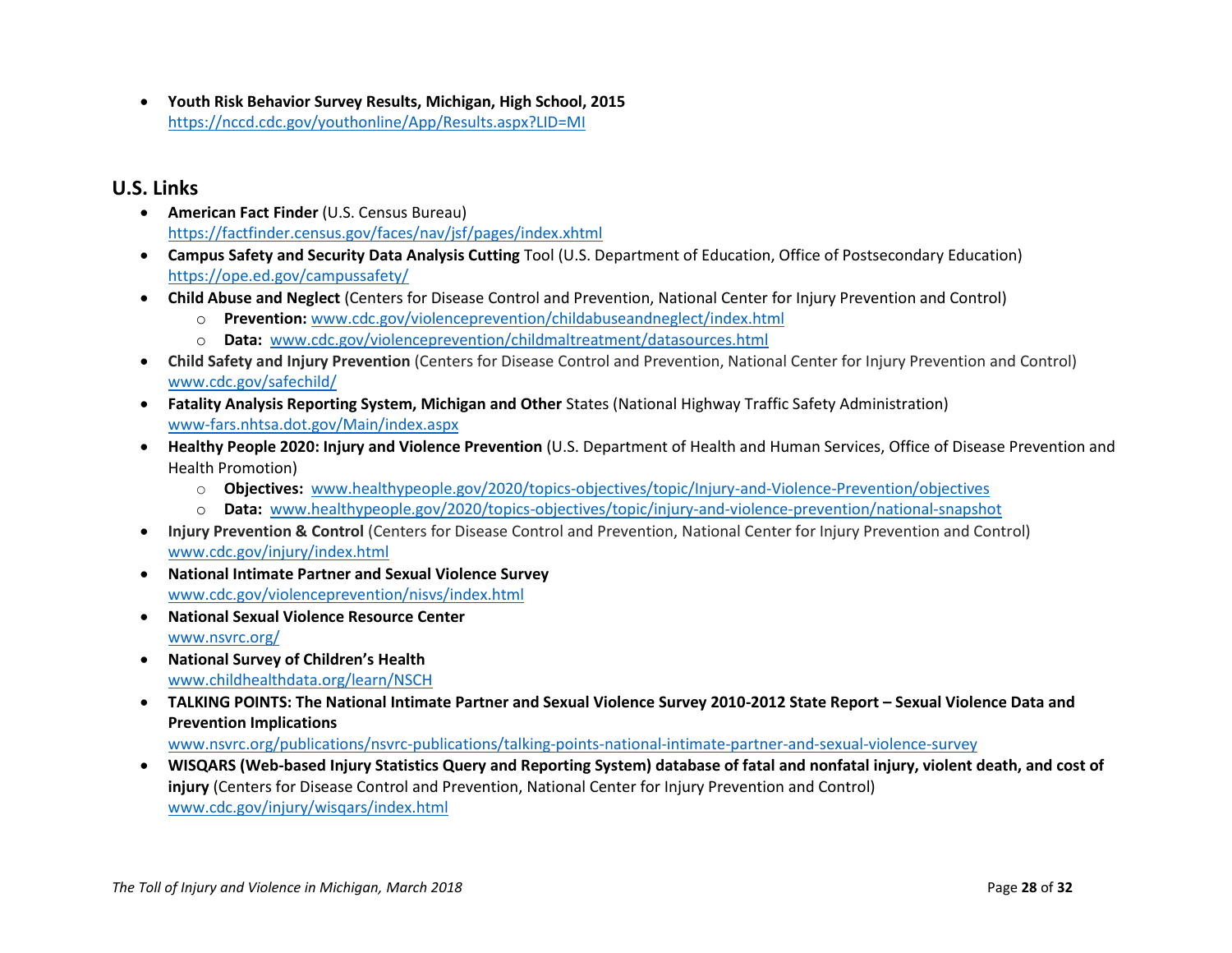### <span id="page-32-0"></span>Appendix C: **Glossary of Acronyms and Terms Used in This Report**

ACE – Adverse Childhood Experiences CAN – Child Abuse and Neglect CA/N – Child Abuse and/or Neglect CDC – Centers for Disease Control and Prevention Core SVIPP – Core State Violence and Injury Prevention Program CPS – Child Protective Services CPST – Certified Child Passenger Safety Technician E-Codes – External Cause Codes of the International Classification of Diseases (Chapters V-Y for 10th Revision) HIV – Human Immunodeficiency Virus IVP – Injury and Violence Prevention ICD-9-CM – International Classification of Diseases, 9<sup>th</sup> Revision, Clinical Modification ICD-10-CM - International Classification of Diseases, 10<sup>th</sup> Revision, Clinical Modification IP/SV – Intimate Partner/Sexual Violence MDHHS – Michigan Department of Health and Human Services MSP – Michigan State Police MVC – Motor Vehicle Crash(es) NCHS – National Center for Health Statistics NSVIS – National Intimate Partner and Sexual Violence Survey TBI – Traumatic Brain Injury(s) YPLL – Years of Potential Life Lost YRBS – Youth Risk Behavior Survey

#### **The Five Dispositions for CPS investigations follow**:

**Category V** - services not needed. This category is used in cases in which CPS is unable to locate the family, **no** evidence of child abuse and/or neglect (CA/N) is found, or the Family Division of Circuit Court is petitioned to order family cooperation during the investigation but declines, and the family will not cooperate with CPS. Further response by the department is not required.

**Category IV** - community services recommended. Following a field investigation, the department determines that there is not a preponderance of evidence of CA/N. The department **must** assist the child's family in voluntarily participating in community-based services commensurate with the risk to the child.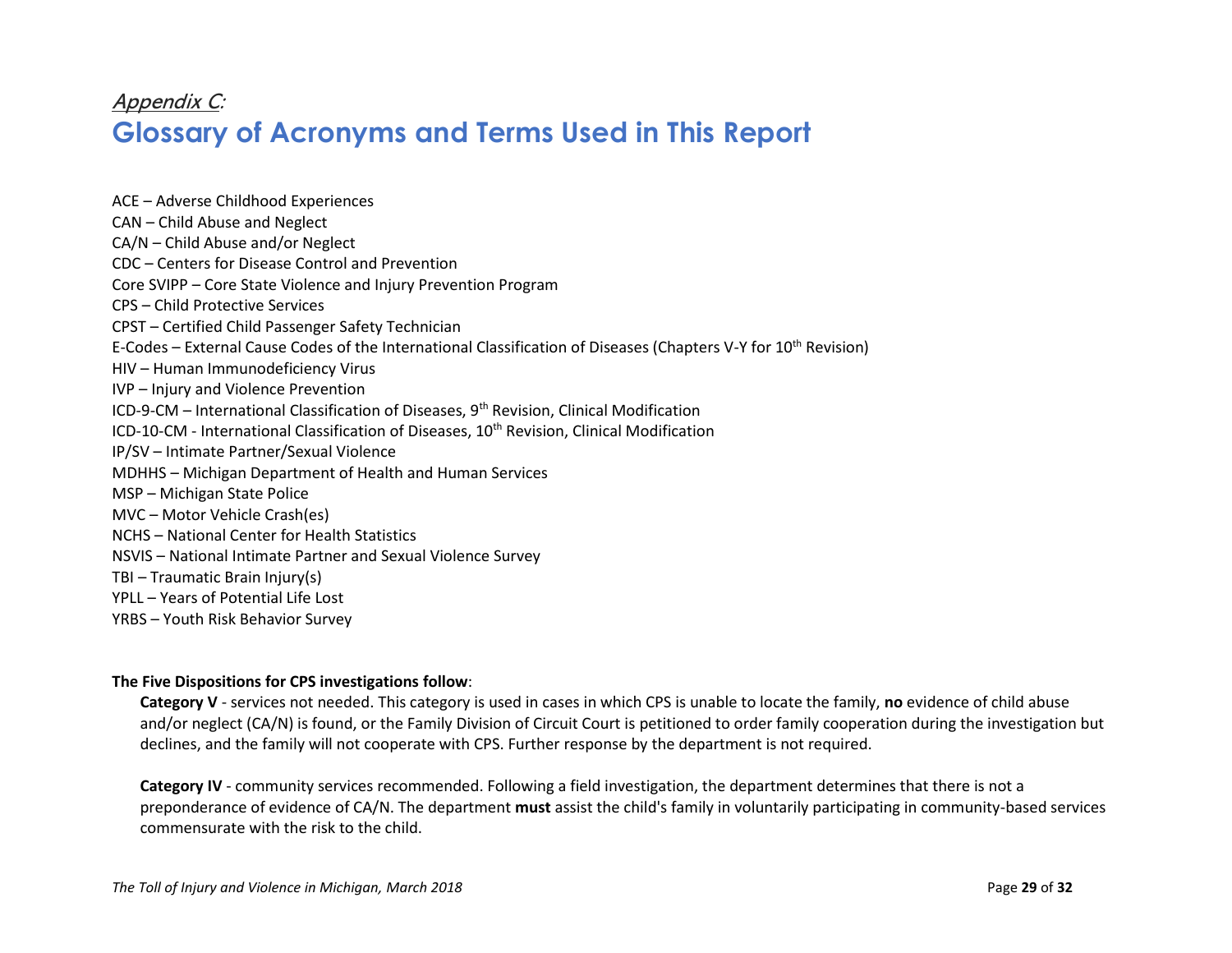**Category III** - community services needed. The department deter-mines that there is a preponderance of evidence of child abuse or neglect, and the structured decision-making tool (risk assessment) indicates a low or moderate risk of future harm to the child. The department **must**  assist the child's family in receiving community-based services commensurate with the risk to the child. The person who harmed the child is not listed on central registry. If the family does not voluntarily participate in the services, or fails to make progress in reducing the risk of further harm to the child, the department may reclassify the case as category II if the child's safety indicates a need for CPS intervention. **Exception:** If there is a finding of preponderance of evidence of CA/N and the perpetrator is any of the following, the perpetrator must be identified on central registry, even when the SDM risk for the household is determined to be low or moderate:

- Licensed foster parent.
- Nonparent adult who resides outside the child's home.
- Owner, operator, volunteer or employee of a licensed or registered child care organization.
- Owner, operator, volunteer or employee of a licensed or unlicensed adult foster care family home or adult foster care small group home.

**Category II** - children's protective services required. The department determines that there is a preponderance of evidence of CA/N, and the structured decision-making tool (risk assessment) indicates a high or intensive risk of future harm to the child. CPS **MUST:** 

- Open a protective services case.
- Provide services.
- List the perpetrator of the CA/N on the central registry, either by name or as "unknown," if the perpetrator has not been identified.

**Category I** - court petition required - CPS determines that there is a preponderance of evidence of CA/N and 1 or more of the following is true:

- A court petition is required by the Child Protection Law.
- The child is not safe and a petition for removal is needed.
- CPS previously classified the case as category II, and the child's family does not voluntarily participate in services and court intervention is needed to ensure the family participates in services to ameliorate issues which place the child at risk of imminent harm.
- There is a violation, involving the child, of a crime listed or described in section 8a(1)(b), (c), (d) or (f) or of child abuse in the first or second degree as prescribed in section 136b of the Michigan Penal Code, 1931 PA 328, MCL 750.136b. (See CPF 718-5, CPS Appendix F-The Michigan Penal Code for a listing of these violations of the penal code.)

In child abuse and neglect cases, perpetrators may be counted in more than one relationship category, as more than one type of relationship may be indicated in incidents involving multiple children.

**Domestic Violence** - is defined by Michigan State Police as the occurrence of any of the following acts by a person that is not an act of selfdefense: causing or attempting to cause physical or mental harm to a family or household member; placing a family or household member in fear of physical or mental harm; causing or attempting to cause a family or household member to engage in involuntary sexual activity by force, threat of force, or duress, and/or engaging in activity toward a family member that would cause a reasonable person to feel terrorized,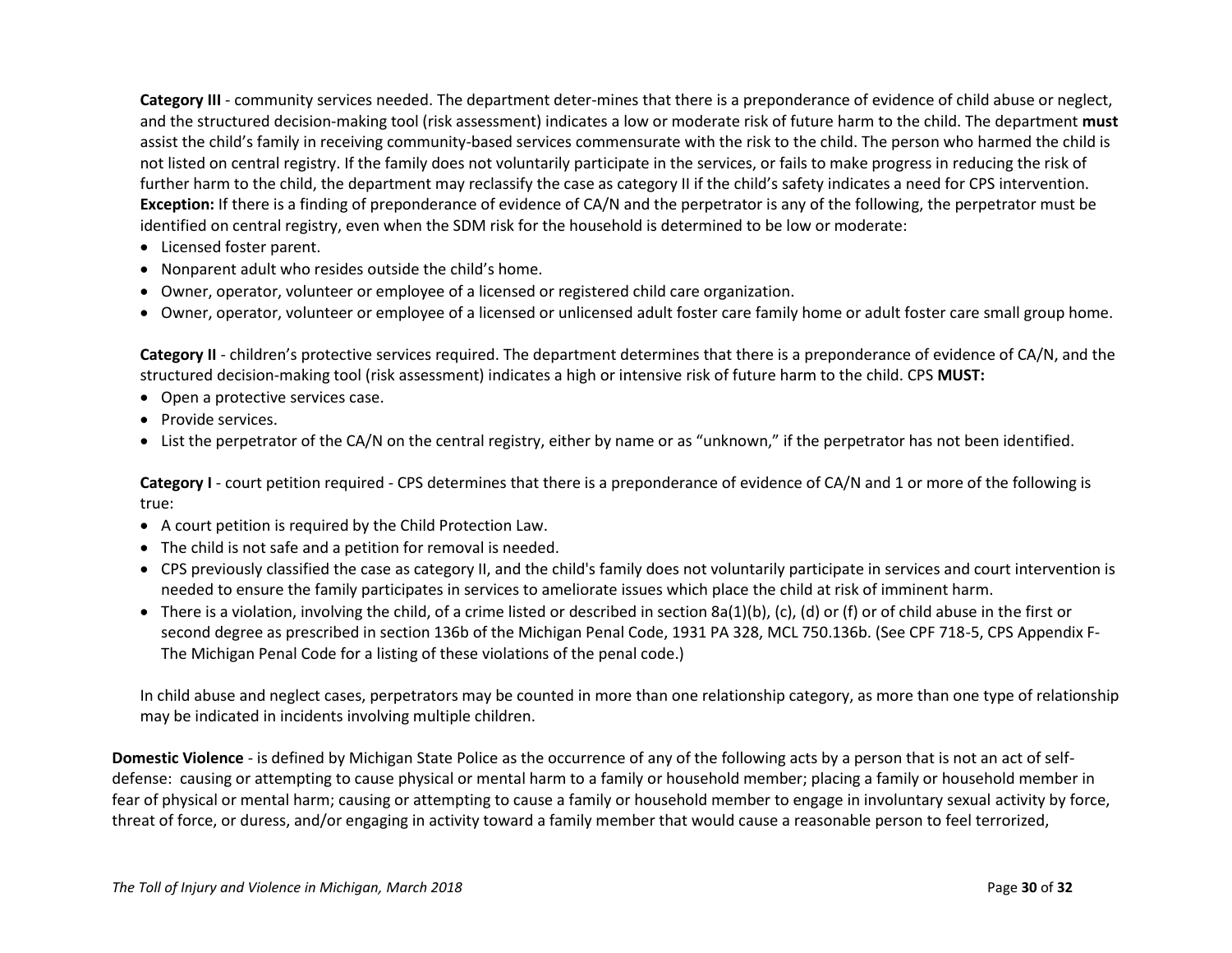frightened, intimidated, harassed, or molested. Domestic Violence incidents are determined solely by the victim to offender relationship and not by the type of crime committed against the victim.

#### **ICD Coding (International Classification of Diseases)**

- **The United States uses the International Classification of Diseases, Clinical Modification** to code and classify morbidity data from the inpatient and outpatient records, physician offices, and most National Center for Health Statistics surveys. It is based on the World Health Organization's International Classifications of Diseases.
- **ICD-10-CM (International Classification of Diseases, 10th Revision, Clinical Modification) is the current official system** for assigning morbidity codes to diagnoses and procedures associated with hospital utilization in the United States. ICD-10-CM diagnosis codes are found in chapters A-T and Z of the coding tabular. External cause codes, or E-codes are in chapters V-Y.

**Years of Potential Life Lost** (YPLL) – is a way to measure the impact of premature mortality on a population. YPLL is the sum of the difference between a predetermined end point and the ages of death for those who dies before that end point. For this report, the age of 80 was used as it was the closest rounded value to the life expectancy at birth for Michigan residents. https://www.cdc.gov/ophss/csels/dsepd/ss1978/lesson3/index.html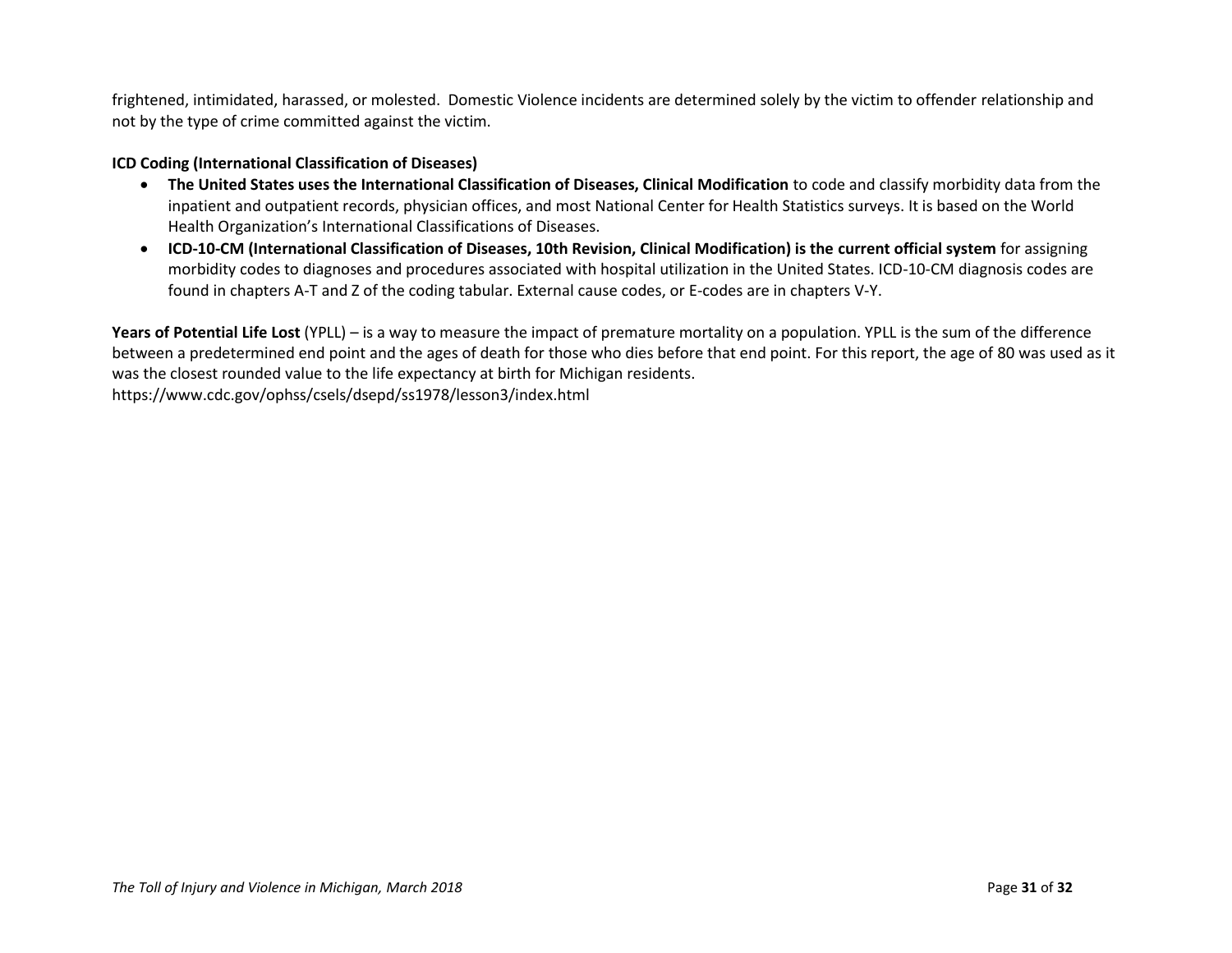# <span id="page-35-0"></span>**Acknowledgements**

This report was funded in part by the U.S. Centers for Disease Control and Prevention State Violence and Injury Prevention Program Grant number 6 NU17CE924834.

We would like to acknowledge the special effort of the people who contributed to this report (in alphabetical order):

Kevin Bryan, Michigan Department of Health and Human Services Jennifer DeLaCruz, Michigan Department of Health and Human Services Wendy Eastbrook, Michigan State Police Deltavier Frye, Michigan Department of Health and Human Services Carol Genee, Michigan Public Health Institute Jessica Grzywacz, Michigan Department of Health and Human Services Alice Hoffman, Michigan Department of Health and Human Services Tom Largo, Michigan Department of Health and Human Services Colin Parks, Michigan Department of Health and Human Services Sarah Rockhill, Michigan Department of Health and Human Services Laura Rowen, Michigan Department of Health and Human Services Patricia Smith, Michigan Department of Health and Human Services Chelsea Walker, Michigan Department of Health and Human Services